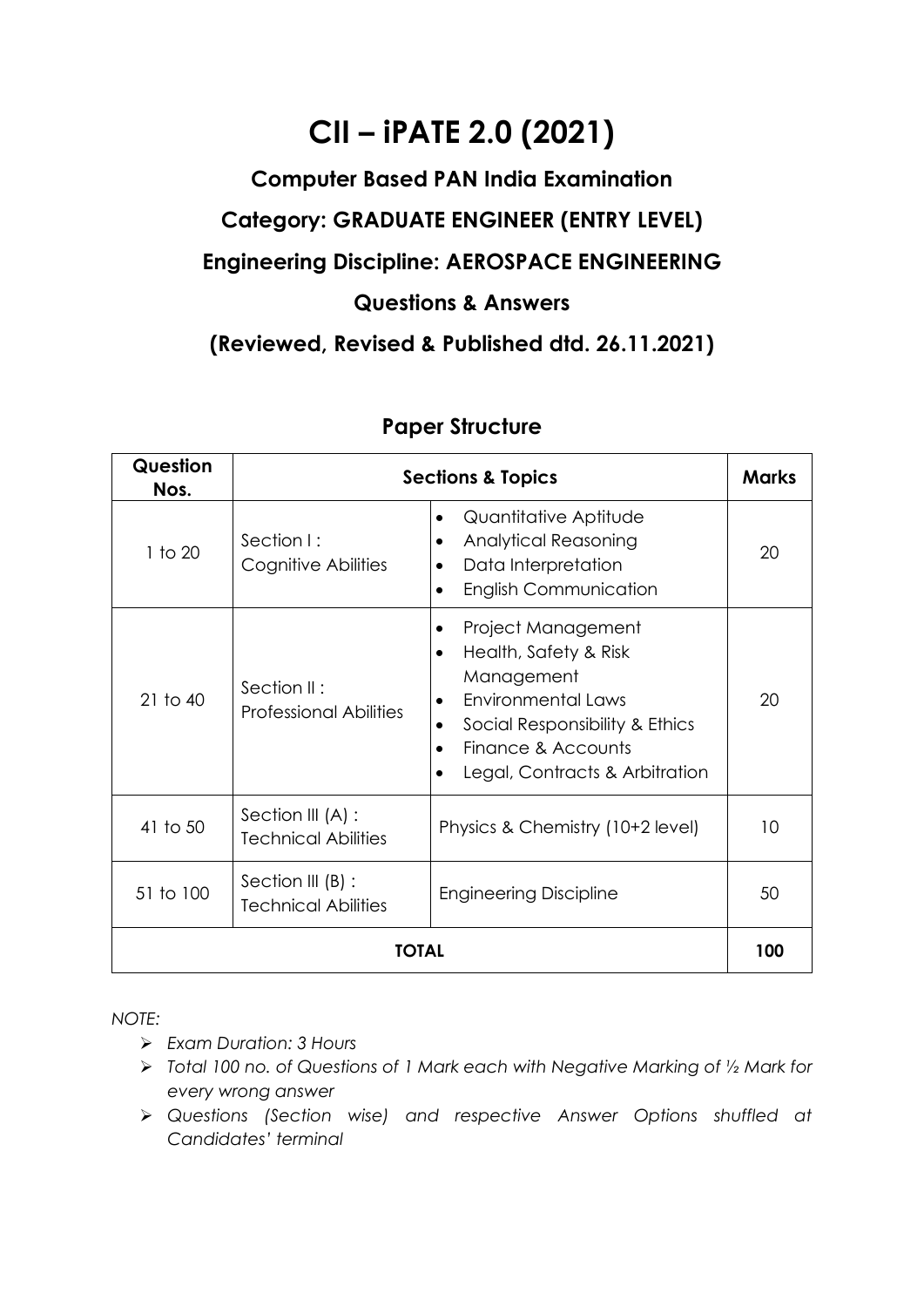| Question<br>No. 1 | Discriminant of a second-degree polynomial with integer coefficients cannot be: |    |    |    |
|-------------------|---------------------------------------------------------------------------------|----|----|----|
| Answer            | A                                                                               | B) | ◡  |    |
| Options           | 43                                                                              | 33 | 68 | 25 |
| Right             | Α                                                                               |    |    |    |
| Answer            |                                                                                 |    |    |    |

| Question<br>No. 2 | How many subsets A of $\{1, 2, 3, 4, 5, 6, 7, 8, 9,$ and $10\}$ have the property that no two<br>elements of A sum to 11? |     |     |     |
|-------------------|---------------------------------------------------------------------------------------------------------------------------|-----|-----|-----|
| Answer            | A                                                                                                                         | B)  |     | D'  |
| Options           | 024                                                                                                                       | 512 | 343 | 243 |
| Right             | ◡                                                                                                                         |     |     |     |
| Answer            |                                                                                                                           |     |     |     |

| Question<br>No.3 | Viru and Aarti started a car journey from Chandigarh to Delhi, which are 288 km apart. Viru<br>took 12 hours more than Aarti to complete the journey. Had Viru travelled at double his<br>actual speed, he would have taken 4 hours less than Aarti to complete the journey. Find |               |            |           |
|------------------|-----------------------------------------------------------------------------------------------------------------------------------------------------------------------------------------------------------------------------------------------------------------------------------|---------------|------------|-----------|
|                  | the respective speeds (in km/hr) at which Viru and Aarti travelled.                                                                                                                                                                                                               |               |            |           |
| Answer           | $\mathsf{A}$                                                                                                                                                                                                                                                                      | B)            | C.         | D)        |
| Options          | 14.4 and 9                                                                                                                                                                                                                                                                        | 14.5 and 28.5 | 9 and 14.4 | 15 and 20 |
| Right            |                                                                                                                                                                                                                                                                                   |               |            |           |
| Answer           |                                                                                                                                                                                                                                                                                   |               |            |           |

| Question<br>No. 4 | The height of a trapezoid whose diagonals are mutually perpendicular is equal to 4. Find<br>the area of the trapezoid if it is known that the length of one of its diagonals is equal to 5. |                    |                   |               |
|-------------------|---------------------------------------------------------------------------------------------------------------------------------------------------------------------------------------------|--------------------|-------------------|---------------|
| Answer            | $\mathsf{A}^{\prime}$                                                                                                                                                                       | B)                 |                   | D)            |
| Options           | 50/3 square units                                                                                                                                                                           | 100/3 square units | 16/6 square units | None of these |
| Right             | Α                                                                                                                                                                                           |                    |                   |               |
| Answer            |                                                                                                                                                                                             |                    |                   |               |

| Question | A polyhedron has faces that are all either triangles or squares. No two square-faces share |    |  |    |  |
|----------|--------------------------------------------------------------------------------------------|----|--|----|--|
| No. 5    | an edge, and no two triangular-faces share an edge. What is the ratio of triangular-faces  |    |  |    |  |
|          | to the number of square-faces?                                                             |    |  |    |  |
| Answer   | $\mathsf{A}$                                                                               | B) |  | D) |  |
| Options  | 01:02<br>03:04<br>04:05<br>04:03                                                           |    |  |    |  |
| Right    | B                                                                                          |    |  |    |  |
| Answer   |                                                                                            |    |  |    |  |

| Question | Your mind likes reading and it actually has a number of important health affects you can't |                                                                                             |                    |              |
|----------|--------------------------------------------------------------------------------------------|---------------------------------------------------------------------------------------------|--------------------|--------------|
| No. 6    |                                                                                            | get in any other way. Reading gives you a unique "pause button" for comprehension.          |                    |              |
|          |                                                                                            | Typically, when you read, you have more time to think. When you watch a film or listen to a |                    |              |
|          |                                                                                            | tape, you don't press that pause button. Reading requires a great deal of concentration,    |                    |              |
|          | which calls your intelligence to action.                                                   |                                                                                             |                    |              |
|          |                                                                                            | The author of this passage would agree that:                                                |                    |              |
| Answer   | A)                                                                                         | B)                                                                                          | C)                 | D)           |
| Options  | Reading is a good                                                                          | Watching a movie                                                                            |                    |              |
|          | way to relax, since it                                                                     | has the same effect                                                                         |                    |              |
|          | doesn't require that                                                                       | on the intelligence                                                                         | Reading develops   |              |
|          | much thinking.                                                                             | as reading.                                                                                 | your intelligence. | Both A and C |
| Right    | С                                                                                          |                                                                                             |                    |              |
| Answer   |                                                                                            |                                                                                             |                    |              |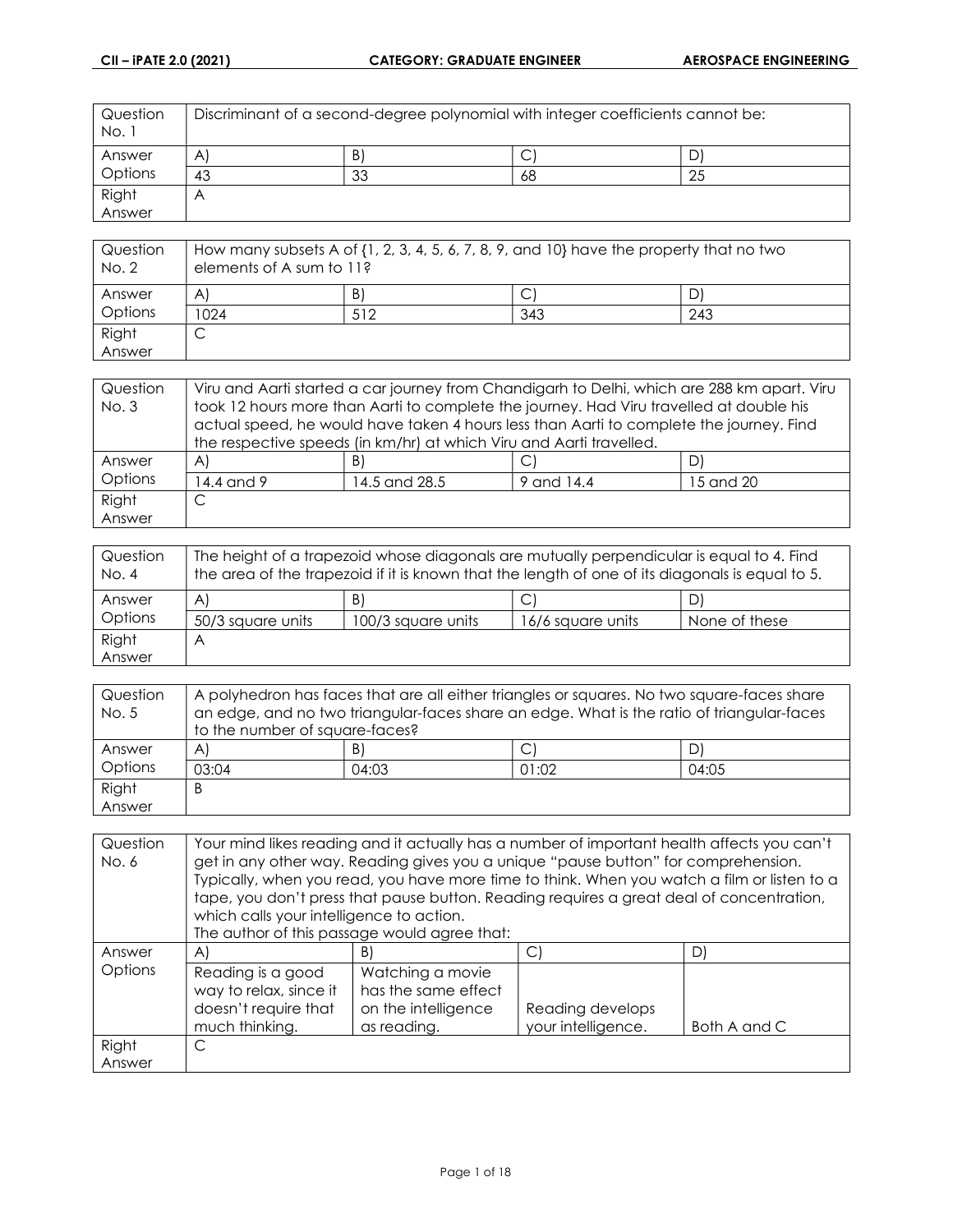| Question | Read the following information carefully and answer the question given below.               |    |  |   |  |
|----------|---------------------------------------------------------------------------------------------|----|--|---|--|
| No.7     | P stands 5m west of R. T stands 5m south of Q.T stands 6m east of U. V stands 2m west of Q. |    |  |   |  |
|          | A stands 2m south of U. V stands 3m north of R. If G stands 7m east of P, then in which     |    |  |   |  |
|          | direction does G stands with respect to T?                                                  |    |  |   |  |
| Answer   | $\mathsf{A}$                                                                                | B) |  | D |  |
| Options  | South<br>North<br>West<br>East                                                              |    |  |   |  |
| Right    | D                                                                                           |    |  |   |  |
| Answer   |                                                                                             |    |  |   |  |

| Question<br>No. 8 | The French Revolution began in 1789 and ended in the late 1790s with the ascent of<br>Napoleon Bonaparte. During this period, French citizens razed and redesigned their<br>country's political landscape, uprooting centuries-old institutions such as absolute<br>monarchy and the feudal system. Like the American Revolution before it, the French<br>Revolution was influenced by Enlightenment ideals, particularly the concepts of popular<br>sovereignty and inalienable rights.<br>From this passage it can be concluded that: |                                                          |                                                                            |                                                 |
|-------------------|-----------------------------------------------------------------------------------------------------------------------------------------------------------------------------------------------------------------------------------------------------------------------------------------------------------------------------------------------------------------------------------------------------------------------------------------------------------------------------------------------------------------------------------------|----------------------------------------------------------|----------------------------------------------------------------------------|-------------------------------------------------|
| Answer            | $\mathsf{A}$                                                                                                                                                                                                                                                                                                                                                                                                                                                                                                                            | B)                                                       | C)                                                                         | D)                                              |
| Options           | The French<br>revolution began<br>before the Russian<br>Revolution.                                                                                                                                                                                                                                                                                                                                                                                                                                                                     | In the French<br>Revolution their<br>monarch was killed. | The American<br>Revolution<br>happened before<br>the French<br>Revolution. | Napoleon initiated<br>the French<br>Revolution. |
| Right<br>Answer   | C                                                                                                                                                                                                                                                                                                                                                                                                                                                                                                                                       |                                                          |                                                                            |                                                 |

| Question | A, B, C, D and E are sitting on a bench. A is sitting next to B, C is sitting next to D, D is not |                 |                 |                 |
|----------|---------------------------------------------------------------------------------------------------|-----------------|-----------------|-----------------|
| No. 9    | sitting with E who is on the left end of the bench. C is on the second position from the right.   |                 |                 |                 |
|          | A is to the right of B and E. A and C are sitting together. In which position A is sitting?       |                 |                 |                 |
| Answer   | $\forall$                                                                                         | B)              |                 |                 |
| Options  | Between B and C                                                                                   | Between E and D | Between B and D | Between C and E |
| Right    | А                                                                                                 |                 |                 |                 |
| Answer   |                                                                                                   |                 |                 |                 |

| Question<br>No. 10 | A, P, R, X, S and Z are sitting in a row. S and Z are in the centre. A and P are at the ends. R is<br>sitting to the left of A. Who is to the right of P? |    |  |  |
|--------------------|-----------------------------------------------------------------------------------------------------------------------------------------------------------|----|--|--|
| Answer             | A                                                                                                                                                         | В١ |  |  |
| Options            |                                                                                                                                                           |    |  |  |
| Right              | Α                                                                                                                                                         |    |  |  |
| Answer             |                                                                                                                                                           |    |  |  |

| Question<br>No. 11 | In the following question choose the word which is the exact OPPOSITE of the given word.<br><b>STRINGENT</b> |          |         |         |
|--------------------|--------------------------------------------------------------------------------------------------------------|----------|---------|---------|
| Answer             | Α                                                                                                            | B.       |         |         |
| Options            | <b>Magnanimous</b>                                                                                           | Vehement | General | Lenient |
| Right              |                                                                                                              |          |         |         |
| Answer             |                                                                                                              |          |         |         |

| Question<br>No. 12 | Some proverbs/idioms are given below together with their meanings. Choose the correct<br>meaning of proverb/idiom.<br>To catch a tartar |                  |                       |                       |
|--------------------|-----------------------------------------------------------------------------------------------------------------------------------------|------------------|-----------------------|-----------------------|
| Answer             | $\mathsf{A}$                                                                                                                            | B)               | ◡                     | D)                    |
| Options            | To trap wanted                                                                                                                          |                  |                       | To deal with a person |
|                    | criminal with great                                                                                                                     | To catch a       |                       | who is more than      |
|                    | difficulty                                                                                                                              | dangerous person | To meet with disaster | one's match           |
| Right              | D                                                                                                                                       |                  |                       |                       |
| Answer             |                                                                                                                                         |                  |                       |                       |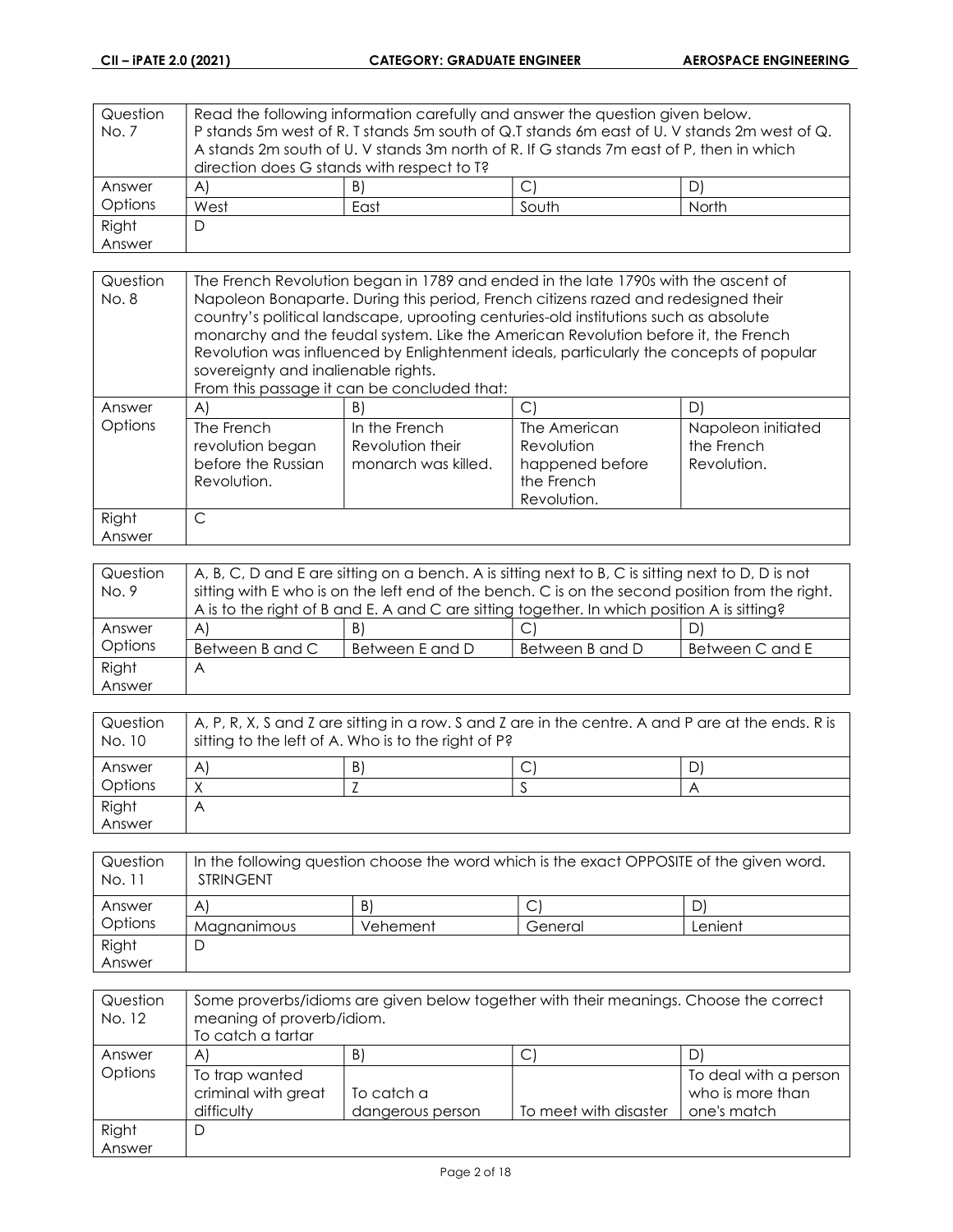| Question | Which of the phrases A, B, C, and D, given below each sentence should replace the         |                                                                                           |             |              |
|----------|-------------------------------------------------------------------------------------------|-------------------------------------------------------------------------------------------|-------------|--------------|
| No. 13   | word/phrase printed in bold in the sentence to make it grammatically correct? If the      |                                                                                           |             |              |
|          |                                                                                           | sentence is correct as it is given and no correction is required, mark (E) as the answer. |             |              |
|          | Since the girl did not want to be disturbed while studying, she left the phone off hooks. |                                                                                           |             |              |
| Answer   | A                                                                                         | B)                                                                                        |             | D'           |
| Options  | of hook                                                                                   | for the hook                                                                              | off hooking | off the hook |
| Right    | D                                                                                         |                                                                                           |             |              |
| Answer   |                                                                                           |                                                                                           |             |              |

| Question<br>No. 14 | In the following question choose the word which is the exact OPPOSITE of the given word.<br><b>FICKLE</b> |         |           |        |
|--------------------|-----------------------------------------------------------------------------------------------------------|---------|-----------|--------|
| Answer             | A                                                                                                         | B)      |           |        |
| Options            | Courageous                                                                                                | Sincere | Steadfast | Humble |
| Right              |                                                                                                           |         |           |        |
| Answer             |                                                                                                           |         |           |        |

| Question<br>No. 15 | In question below, the passage consists of six sentences. The first and sixth sentence are<br>given in the correct places. The middle four sentences in each have been removed and<br>jumbled up. These are labelled as P, Q, R and S. Find out the proper order for the four<br>sentences. |                                                                  |      |      |
|--------------------|---------------------------------------------------------------------------------------------------------------------------------------------------------------------------------------------------------------------------------------------------------------------------------------------|------------------------------------------------------------------|------|------|
|                    | <b>S1</b> : In the middle of one side of the square sits the Chairman of the committee, the most<br>important person in the room.                                                                                                                                                           |                                                                  |      |      |
|                    |                                                                                                                                                                                                                                                                                             | P: For a committee is not just a mere collection of individuals. |      |      |
|                    | <b>Q</b> : On him rests much of the responsibility for the success or failure of the committee.                                                                                                                                                                                             |                                                                  |      |      |
|                    | R: While this is happening, we have an opportunity to get the 'feel' of this committee.                                                                                                                                                                                                     |                                                                  |      |      |
|                    | <b>S:</b> As the meeting opens, he runs briskly through a number of formalities.                                                                                                                                                                                                            |                                                                  |      |      |
|                    | <b>S6:</b> From the moment its members meet, it begins to have a sort nebulous life of its own.                                                                                                                                                                                             |                                                                  |      |      |
|                    | The Proper sequence should be:                                                                                                                                                                                                                                                              |                                                                  |      |      |
| Answer             | A)                                                                                                                                                                                                                                                                                          | B)                                                               | C)   | D)   |
| Options            | <b>RSQP</b>                                                                                                                                                                                                                                                                                 | QSRP                                                             | SQPR | PQRS |
| Right<br>Answer    | B                                                                                                                                                                                                                                                                                           |                                                                  |      |      |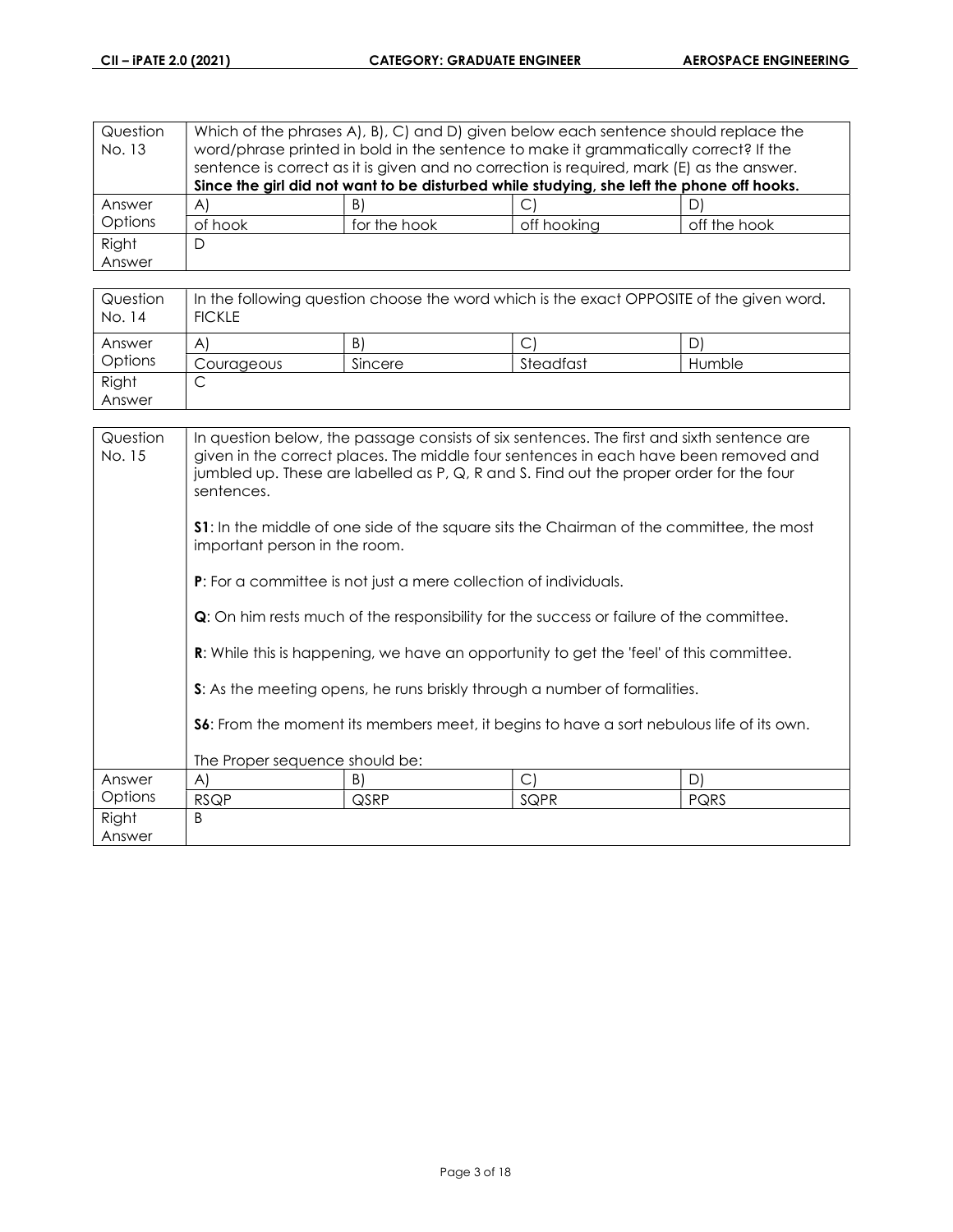| Question<br>No. 16 | Question nos. 16 to 20:<br>of male living in those villages.                                                                                                                                                                                                                                      |                                                                        | Following bar chart represents the number of people in 6 different villages (A, B, C, D, E and<br>F) and the tabular column depicts the ratio of literate to illiterate people and percentage |                         |
|--------------------|---------------------------------------------------------------------------------------------------------------------------------------------------------------------------------------------------------------------------------------------------------------------------------------------------|------------------------------------------------------------------------|-----------------------------------------------------------------------------------------------------------------------------------------------------------------------------------------------|-------------------------|
|                    | Number of people living in six villages<br>3500<br>3000<br>2500<br>2000<br>1500<br>1000<br>500<br>$\overline{\mathbf{a}}$<br>c<br>Villages   Literate : Illiterate<br>2:3<br>$\mathbf{A}$<br>$\overline{B}$<br>11:9<br>13:2<br>$\mathbf C$<br>D<br>4:1<br>${\bf E}$<br>1:3<br>$_{\rm F}$<br>11:19 | $\circ$<br>$\epsilon$<br>% of male<br>52<br>65<br>45<br>70<br>39<br>75 | If 40% of the female from village B is literate, then what is the percentage of male, who is                                                                                                  |                         |
| Answer             | illiterate from village B?<br>A)                                                                                                                                                                                                                                                                  | B)                                                                     |                                                                                                                                                                                               | D)                      |
| Options            | 38%                                                                                                                                                                                                                                                                                               | 35%                                                                    | $\mathsf{C}$<br>37%                                                                                                                                                                           | cannot be<br>determined |
| Right<br>Answer    | $\mathsf{C}$                                                                                                                                                                                                                                                                                      |                                                                        |                                                                                                                                                                                               |                         |

| Question<br>No. 17 | What is the percentage of literate people in all the six villages together? |     |     |            |
|--------------------|-----------------------------------------------------------------------------|-----|-----|------------|
| Answer             | Α                                                                           | B   | C   |            |
| Options            | 55%                                                                         | 53% | 51% | cannot be  |
|                    |                                                                             |     |     | determined |
| Right<br>Answer    | B                                                                           |     |     |            |

| Question<br>No. 18 | What is the ratio between numbers of illiterate people from villages B, C & D to number of<br>females from villages A, E & F? |         |         |         |
|--------------------|-------------------------------------------------------------------------------------------------------------------------------|---------|---------|---------|
| Answer             | A                                                                                                                             | B)      |         |         |
| Options            | 320:527                                                                                                                       | 527:330 | 330:527 | 527:320 |
| Right              |                                                                                                                               |         |         |         |
| Answer             |                                                                                                                               |         |         |         |

| Question<br>No. 19 | If 3% of female from village D & 5% of female from village E are literate then what is the<br>total number of literate males from D & F together? |      |      |                         |
|--------------------|---------------------------------------------------------------------------------------------------------------------------------------------------|------|------|-------------------------|
| Answer             | $\mathsf{A}$<br>B)                                                                                                                                |      |      |                         |
| Options            | 823                                                                                                                                               | 1723 | 1623 | cannot be<br>determined |
| Right<br>Answer    | D                                                                                                                                                 |      |      |                         |

| Question<br>No. 20 | The number of females from villages A & C is how much percentage more or less than<br>number of females from villages D & F? |        |        |        |
|--------------------|------------------------------------------------------------------------------------------------------------------------------|--------|--------|--------|
| Answer             | A                                                                                                                            | BI     |        |        |
| Options            | 25.72%                                                                                                                       | 25.76% | 24.76% | 24.72% |
| Right              | ◡                                                                                                                            |        |        |        |
| Answer             |                                                                                                                              |        |        |        |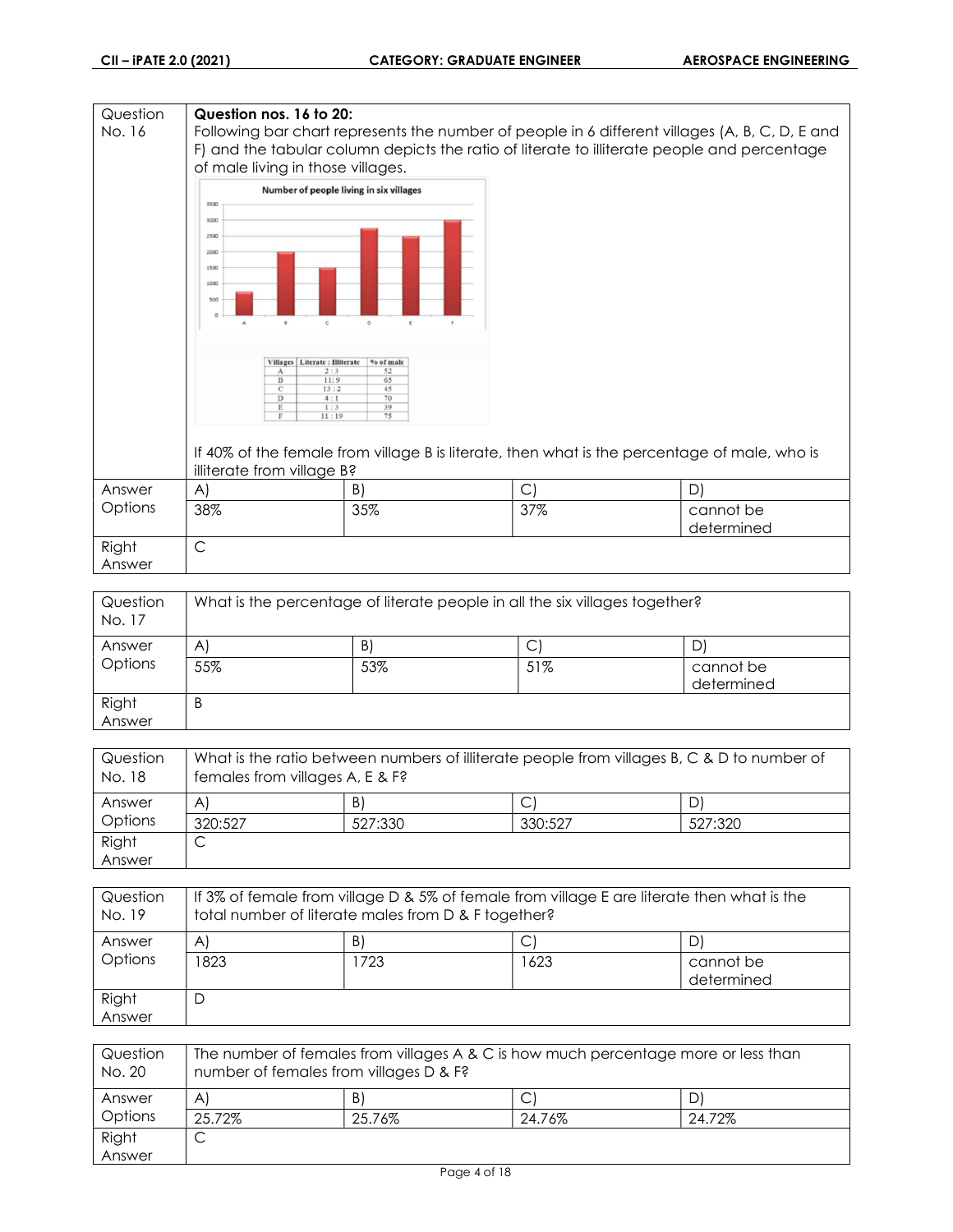| Question<br>No. 21 | A project plan results in a project schedule seems to be too long. If the project network<br>diagram cannot change but extra personnel resources is available, what is the best thing<br>to do? |                     |                   |                  |
|--------------------|-------------------------------------------------------------------------------------------------------------------------------------------------------------------------------------------------|---------------------|-------------------|------------------|
| Answer             | $\mathsf{A}^{\mathsf{I}}$                                                                                                                                                                       | B                   |                   | D                |
| Options            | Fast track the<br>project                                                                                                                                                                       | Level the resources | Crash the project | Any other option |
| Right              | ◡                                                                                                                                                                                               |                     |                   |                  |
| Answer             |                                                                                                                                                                                                 |                     |                   |                  |

| Question<br>No. 22 | Which of the following is not Project Management's goal |                                                                    |                                                                       |                                           |
|--------------------|---------------------------------------------------------|--------------------------------------------------------------------|-----------------------------------------------------------------------|-------------------------------------------|
| Answer             | $\mathsf{A}$                                            | B                                                                  |                                                                       |                                           |
| Options            | Keeping overall cost<br>within the budget               | Delivering the<br>project/goods to the<br>client at agreed<br>time | Maintaining a<br>satisfactory and well-<br>functioning<br>development | Avoiding<br>customer/client<br>complaints |
| Right<br>Answer    | D                                                       |                                                                    |                                                                       |                                           |

| Question<br>No. 23 | You have recently been named as Project Manager of a new project under a Contract.<br>The Project Management Unit (PMU) gave you the contract signed by the Customer and a<br>Statement of Work and asked you to go on with initiation. Which document should you<br>develop next? |                          |                        |                 |
|--------------------|------------------------------------------------------------------------------------------------------------------------------------------------------------------------------------------------------------------------------------------------------------------------------------|--------------------------|------------------------|-----------------|
| Answer<br>Options  | $\mathsf{A}$<br>Project Manager<br>Plan                                                                                                                                                                                                                                            | B.<br>Milestone Schedule | <b>Project Charter</b> | Scope Statement |
| Right<br>Answer    |                                                                                                                                                                                                                                                                                    |                          |                        |                 |

| Question<br>No. 24 | The analysis tool for a quality problem that involves selecting the problem, identifying major<br>categories of potential causes and associating likely specific causes is |                  |                 |            |
|--------------------|----------------------------------------------------------------------------------------------------------------------------------------------------------------------------|------------------|-----------------|------------|
| Answer             | $\mathsf{A}$                                                                                                                                                               | B)               | J               |            |
| Options            | Pareto chart                                                                                                                                                               | Fishbone diagram | Scatter diagram | Check list |
| Right              | B                                                                                                                                                                          |                  |                 |            |
| Answer             |                                                                                                                                                                            |                  |                 |            |

| Question<br>No. 25 | The Occupational Safety & Health Administration requires employers to have Hearing<br>Conservation Plans if the average 8-hour noise exposure is more than |        |        |       |
|--------------------|------------------------------------------------------------------------------------------------------------------------------------------------------------|--------|--------|-------|
| Answer             | A                                                                                                                                                          | B)     |        |       |
| Options            | 1000 dB                                                                                                                                                    | 500 dB | 105 dB | 85 dB |
| Right              |                                                                                                                                                            |        |        |       |
| Answer             |                                                                                                                                                            |        |        |       |

| Question<br>No. 26 | Ammonia becomes an immediate danger to your life and health when it is present at the<br>following level or greater |        |           |            |
|--------------------|---------------------------------------------------------------------------------------------------------------------|--------|-----------|------------|
| Answer             | A                                                                                                                   | B.     | ◡         | D          |
| Options            | 10 ppm                                                                                                              | 30 ppm | $300$ ppm | $1000$ ppm |
| Right              |                                                                                                                     |        |           |            |
| Answer             |                                                                                                                     |        |           |            |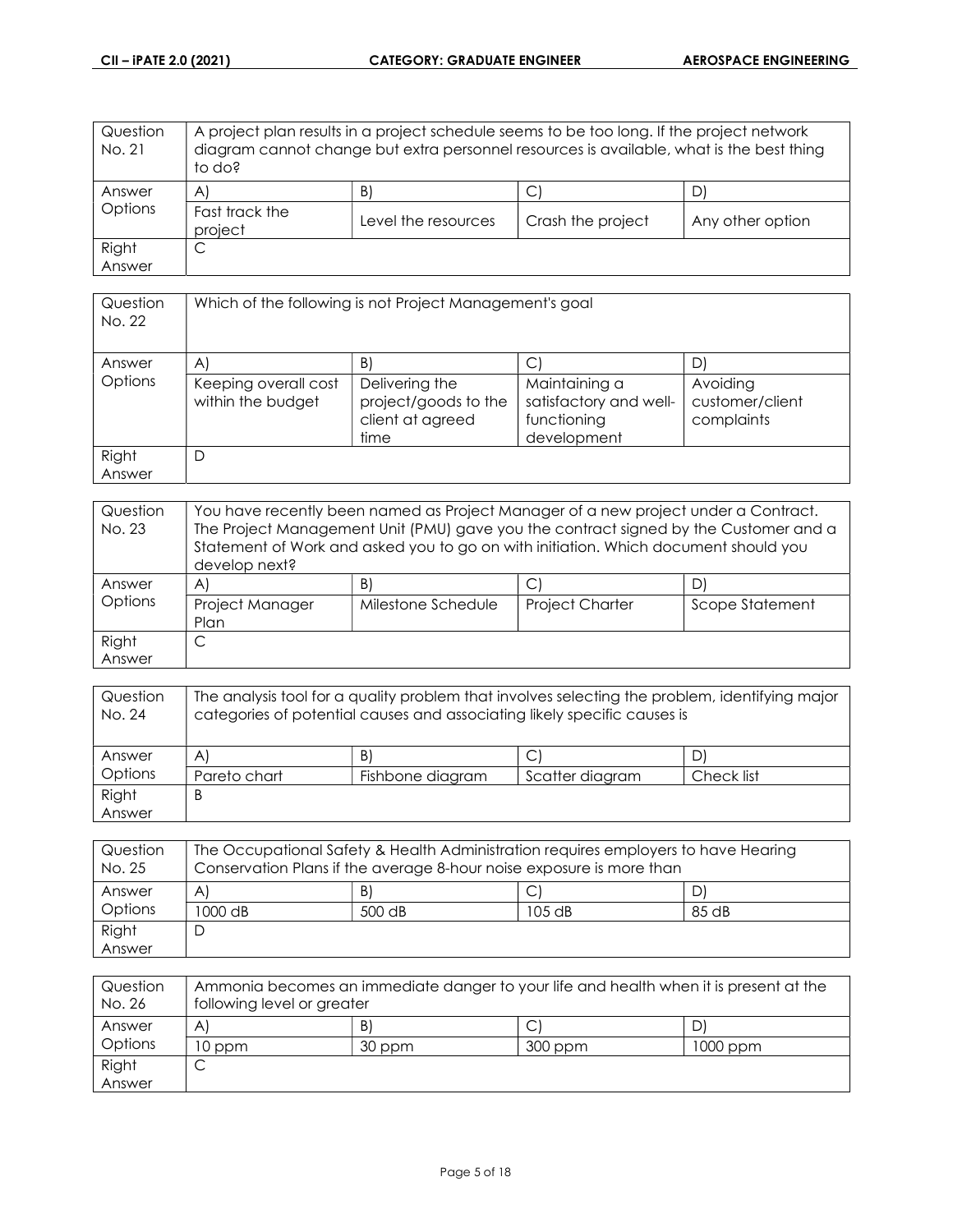| Question<br>No. 27 | Exposure to high levels of noise can lead to which of the following: |                              |                 |                  |
|--------------------|----------------------------------------------------------------------|------------------------------|-----------------|------------------|
| Answer             | $\mathsf{A}$                                                         | B)                           | C               |                  |
| Options            | High blood pressure                                                  | Gastrointestinal<br>problems | Chronic fatigue | All of the above |
| Right              | D                                                                    |                              |                 |                  |
| Answer             |                                                                      |                              |                 |                  |

| Question<br>No. 28 | Which type of fire extinguishing system is most commonly used to protect areas containing<br>valuable equipment such as data processing rooms, telecommunications switches, and<br>process control rooms? |                                         |                                    |                                                   |
|--------------------|-----------------------------------------------------------------------------------------------------------------------------------------------------------------------------------------------------------|-----------------------------------------|------------------------------------|---------------------------------------------------|
| Answer<br>Options  | $\forall$<br>Fixed extinguishing<br>systems                                                                                                                                                               | B.<br>Portable<br>extinguishing systems | С<br>Hose extinguishing<br>systems | D<br>It's up to the<br>discretion the<br>employer |
| Right<br>Answer    | A                                                                                                                                                                                                         |                                         |                                    |                                                   |

| Question<br>No. 29 | If you need to wear glasses with your eye or face protection, which of the following options<br>is acceptable                                           |                                                              |                                                                                              |                  |
|--------------------|---------------------------------------------------------------------------------------------------------------------------------------------------------|--------------------------------------------------------------|----------------------------------------------------------------------------------------------|------------------|
| Answer             | $\mathsf{A}$                                                                                                                                            | B)                                                           | С                                                                                            | $\mathsf{D}$     |
| Options            | Wearing prescription<br>spectacles with side<br>shields and<br>protective lenses<br>that meet safety<br>requirements and<br>also correct your<br>vision | Wearing goggles<br>that fit comfortably<br>over your glasses | Wearing goggles<br>that have corrective<br>lenses mounted<br>behind the<br>protective lenses | All of the above |
| Right<br>Answer    | D                                                                                                                                                       |                                                              |                                                                                              |                  |

| Question | Under which Section of Environment Pollution Act, the CPCB can issue the directions |            |            |           |
|----------|-------------------------------------------------------------------------------------|------------|------------|-----------|
| No. 30   | directly to industries                                                              |            |            |           |
| Answer   | A                                                                                   | B)         |            |           |
| Options  | Section 16                                                                          | Section 18 | Section 11 | Section 5 |
| Right    |                                                                                     |            |            |           |
| Answer   |                                                                                     |            |            |           |

| Question<br>No. 31 | Which of these divisions of Pollution Control Implementation deals with Air Polluting<br>Industries |            |             |           |
|--------------------|-----------------------------------------------------------------------------------------------------|------------|-------------|-----------|
| Answer             | A.                                                                                                  | B.         | ◡           | D         |
| Options            | $PCI - I$                                                                                           | $PCI - II$ | $PCI - III$ | SSI & Law |
| Right              | B                                                                                                   |            |             |           |
| Answer             |                                                                                                     |            |             |           |

| Question<br>No. 32 | The Kyoto Protocol is an international treaty which extends the United Nations<br>Framework Convention on Climate Change (UNFCCC). In which year the convention<br>held? |      |      |      |
|--------------------|--------------------------------------------------------------------------------------------------------------------------------------------------------------------------|------|------|------|
| Answer             | A                                                                                                                                                                        | B)   |      |      |
| Options            | 987                                                                                                                                                                      | 1995 | 1992 | 1997 |
| Right              |                                                                                                                                                                          |      |      |      |
| Answer             |                                                                                                                                                                          |      |      |      |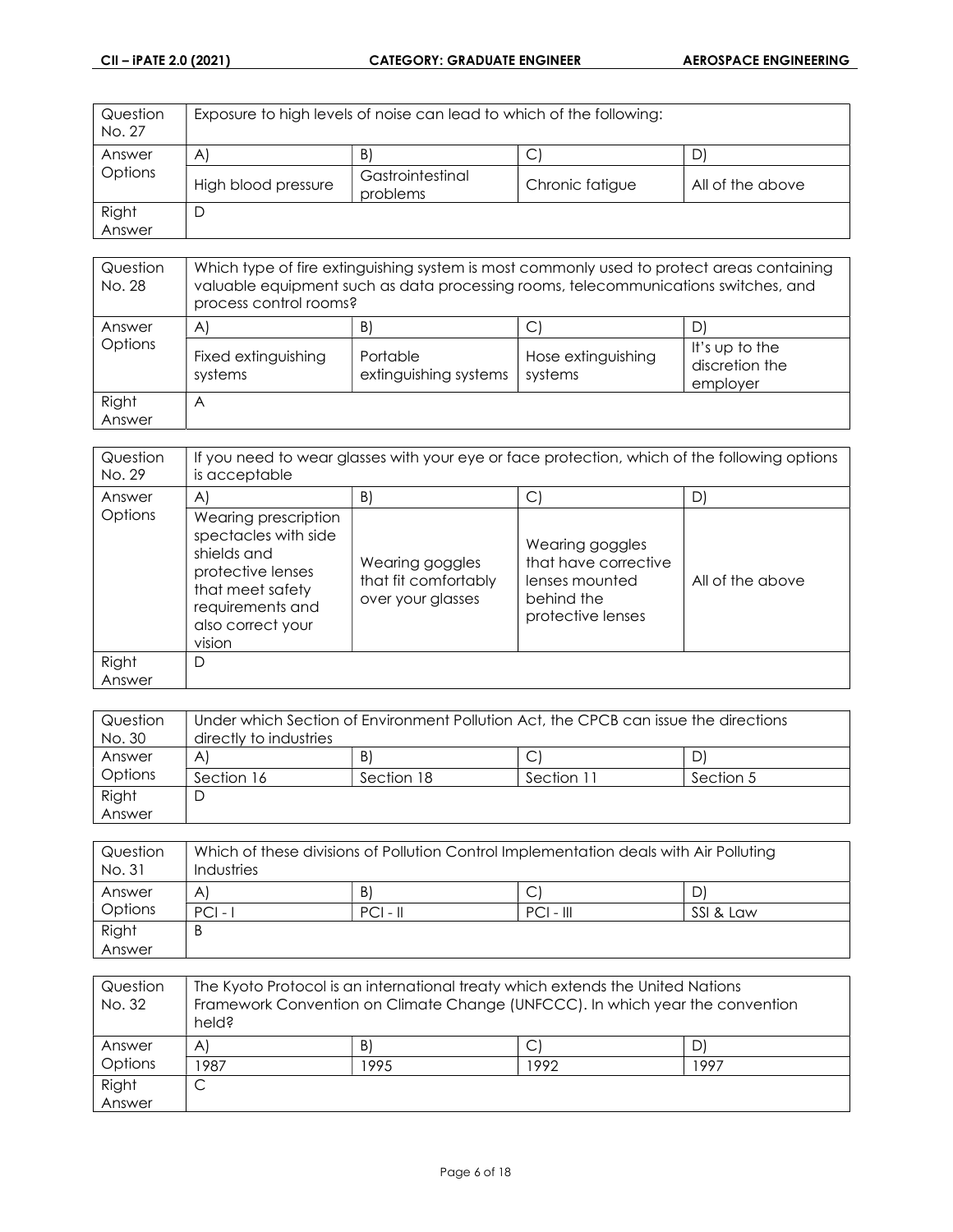| Question<br>No. 33 |                                                                             | What is the harm from manipulation of Earth's Ozone layer? |                                                                               |                                                                     |
|--------------------|-----------------------------------------------------------------------------|------------------------------------------------------------|-------------------------------------------------------------------------------|---------------------------------------------------------------------|
| Answer             | $\mathsf{A}$                                                                | $\vert B \vert$                                            |                                                                               | D.                                                                  |
| Options            | The average<br>temperature of<br>Earth's surface will<br>increase gradually | The Oxygen content<br>of the atmosphere<br>will decrease   | Increased amount of<br>Ultraviolet radiation<br>will reach earth's<br>surface | Sea level will rise as<br>the polar ice caps<br>will gradually melt |
| Right              | С                                                                           |                                                            |                                                                               |                                                                     |
| Answer             |                                                                             |                                                            |                                                                               |                                                                     |

| Question | Which of the following would not represent the cash outflows for the business? |                      |                     |                     |
|----------|--------------------------------------------------------------------------------|----------------------|---------------------|---------------------|
| No. 34   |                                                                                |                      |                     |                     |
| Answer   | $\forall$                                                                      | B                    |                     |                     |
| Options  | Purchase of building                                                           | The sale of land for | Retirement of long- | The payment of cash |
|          | for cash                                                                       | cash                 | term debt           | for dividends       |
| Right    | B                                                                              |                      |                     |                     |
| Answer   |                                                                                |                      |                     |                     |

| Question<br>No. 35 | Which one of the following tangible fixed assets would not normally be depreciated? |           |      |           |
|--------------------|-------------------------------------------------------------------------------------|-----------|------|-----------|
| Answer             | A                                                                                   | B)        | ◡    | D         |
| Options            | <b>Buildings</b>                                                                    | Machinery | Land | Equipment |
| Right              | ◡                                                                                   |           |      |           |
| Answer             |                                                                                     |           |      |           |

| Question<br>No. 36 | A Profit is earned if? |                |                     |                |
|--------------------|------------------------|----------------|---------------------|----------------|
| Answer             | A                      | B              | ◡                   |                |
| Options            | Assets exceed          | Income exceeds | Cash Inflow exceeds | Income exceeds |
|                    | Expenditure            | Expenditure    | Cash Outflow        | Liabilities    |
| Right              | Β                      |                |                     |                |
| Answer             |                        |                |                     |                |

| Question<br>No. 37 | Which of the following budgets is normally prepared first? |              |                                 |                           |
|--------------------|------------------------------------------------------------|--------------|---------------------------------|---------------------------|
| Answer             | B)<br>A<br>J                                               |              |                                 |                           |
| Options            | Cash budget                                                | Sales budget | Merchandise<br>purchases budget | Selling expense<br>budget |
| Right<br>Answer    | B                                                          |              |                                 |                           |

| Question<br>No. 38 | What is the correct sequence in the formation of a contract? |                                                    |                                                    |                                                    |
|--------------------|--------------------------------------------------------------|----------------------------------------------------|----------------------------------------------------|----------------------------------------------------|
| Answer             | A                                                            | B                                                  |                                                    | D                                                  |
| Options            | Offer, acceptance,<br>agreement,<br>consideration.           | Agreement,<br>consideration, offer,<br>acceptance. | Offer, agreement,<br>consideration,<br>acceptance. | Offer, acceptance,<br>consideration,<br>agreement. |
| Right<br>Answer    | D                                                            |                                                    |                                                    |                                                    |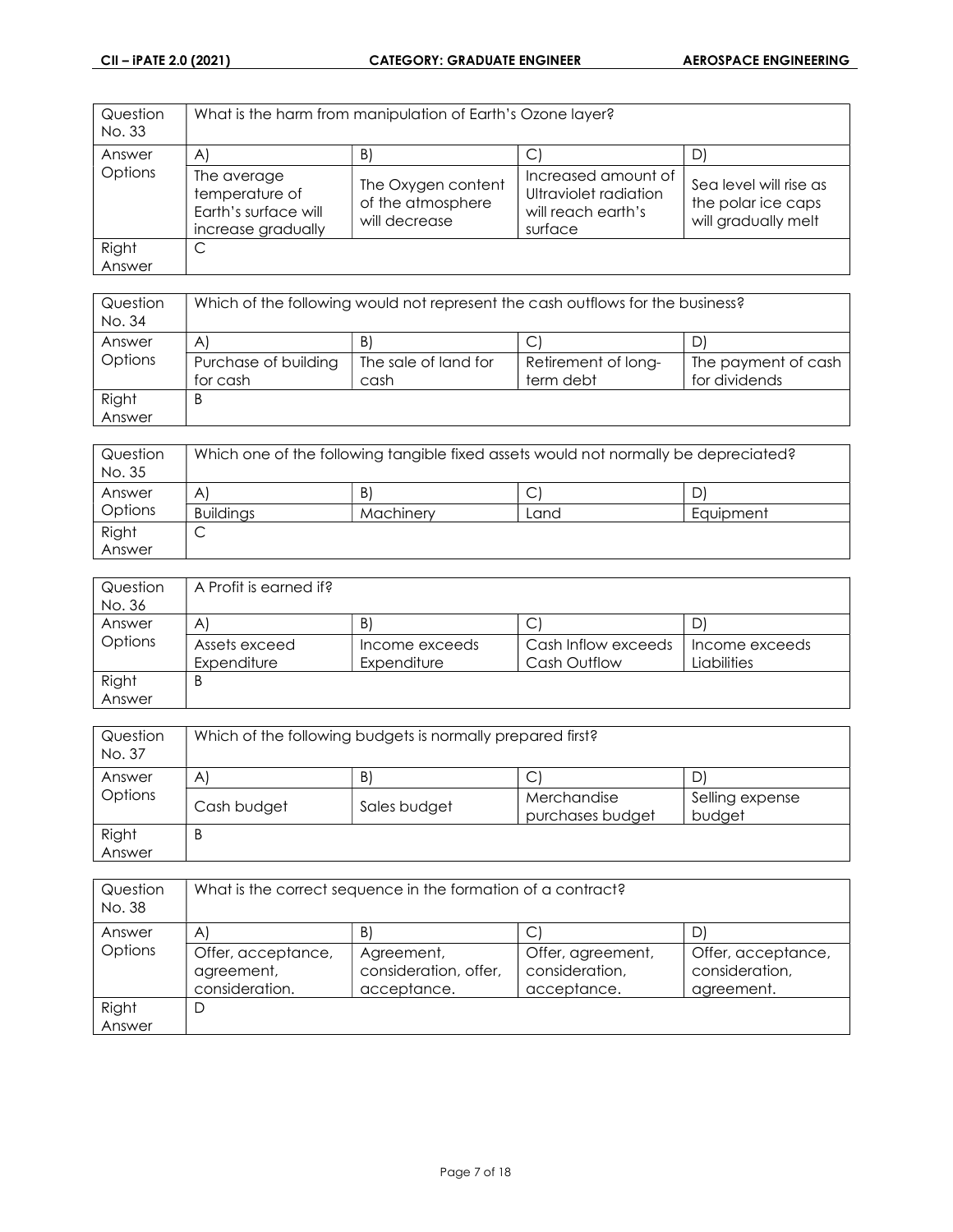| Question<br>No. 39 | Which of the following answers is most accurate description of arbitration?                        |                                                                                                                              |                                                                                      |                                                                                        |
|--------------------|----------------------------------------------------------------------------------------------------|------------------------------------------------------------------------------------------------------------------------------|--------------------------------------------------------------------------------------|----------------------------------------------------------------------------------------|
| Answer             | $\mathsf{A}$                                                                                       | B)                                                                                                                           | С                                                                                    | D)                                                                                     |
| Options            | An informal meeting<br>between the parties<br>involving a<br>discussion to sort out<br>the dispute | An adjucative<br>process where the<br>parties submit their<br>disputes for a<br>binding decision to<br>an impartial tribunal | A meeting between<br>the parties where an<br>impartial third party<br>gives decision | An impartial umpire<br>selected to decide<br>after hearing the<br>dispute from parties |
| Right<br>Answer    | B                                                                                                  |                                                                                                                              |                                                                                      |                                                                                        |

| Question<br>No. 40 | Which of the following answers is not type of alternative dispute resolution? |                   |              |           |
|--------------------|-------------------------------------------------------------------------------|-------------------|--------------|-----------|
| Answer             | A                                                                             | B.                | ◡            | D         |
| Options            | Arbitration                                                                   | Court proceedings | Conciliation | Mediation |
| Right              | B                                                                             |                   |              |           |
| Answer             |                                                                               |                   |              |           |

| Question<br>No. 41 | The equation of state for n moles of an ideal gas is PV =nRT, where R is the universal gas<br>constant and all other quantities have their usual meanings. What are the dimensions of R? |                             |                    |                     |
|--------------------|------------------------------------------------------------------------------------------------------------------------------------------------------------------------------------------|-----------------------------|--------------------|---------------------|
| Answer             | B)<br>$\forall$<br>D<br>◡                                                                                                                                                                |                             |                    |                     |
| Options            | M <sup>O</sup> LT-2 K-1mol-1                                                                                                                                                             | $M^{0}[2T-2K^{-1}mol^{-1}]$ | $ML2T-2 K-1$ mol-1 | $ML-2T-2$ K-1 mol-1 |
| Right<br>Answer    |                                                                                                                                                                                          |                             |                    |                     |

| Question<br>No. 42 | A cylindrical tube open at both ends has fundamental frequency n. If one of the ends is<br>closed, the fundamental frequency will become |                 |    |  |
|--------------------|------------------------------------------------------------------------------------------------------------------------------------------|-----------------|----|--|
| Answer             | A                                                                                                                                        | $\vert B \vert$ | C  |  |
| Options            | n/2                                                                                                                                      | 2n              | 4n |  |
| Right              | A                                                                                                                                        |                 |    |  |
| Answer             |                                                                                                                                          |                 |    |  |

| Question<br>No. 43 | The speed of sound in a gas is V and the root mean square speed of the gas molecules is<br>$V_{rms}$ . If the ratio of the specific heats of the gas is 1.5, then the ratio of V: $V_{rms}$ will be |     |       |      |  |
|--------------------|-----------------------------------------------------------------------------------------------------------------------------------------------------------------------------------------------------|-----|-------|------|--|
| Answer             | B<br>$\forall$                                                                                                                                                                                      |     |       |      |  |
| Options            | :2                                                                                                                                                                                                  | 1:3 | l :√2 | 1:√3 |  |
| Right              |                                                                                                                                                                                                     |     |       |      |  |
| Answer             |                                                                                                                                                                                                     |     |       |      |  |

| Question<br>No. 44 | Which of the following phenomena gives evidence of the molecular structure of the<br>matter? |                  |             |              |
|--------------------|----------------------------------------------------------------------------------------------|------------------|-------------|--------------|
| Answer             | A                                                                                            | B                |             |              |
| Options            | Brownian motion                                                                              | <b>Diffusion</b> | Evaporation | All of these |
| Right              | L                                                                                            |                  |             |              |
| Answer             |                                                                                              |                  |             |              |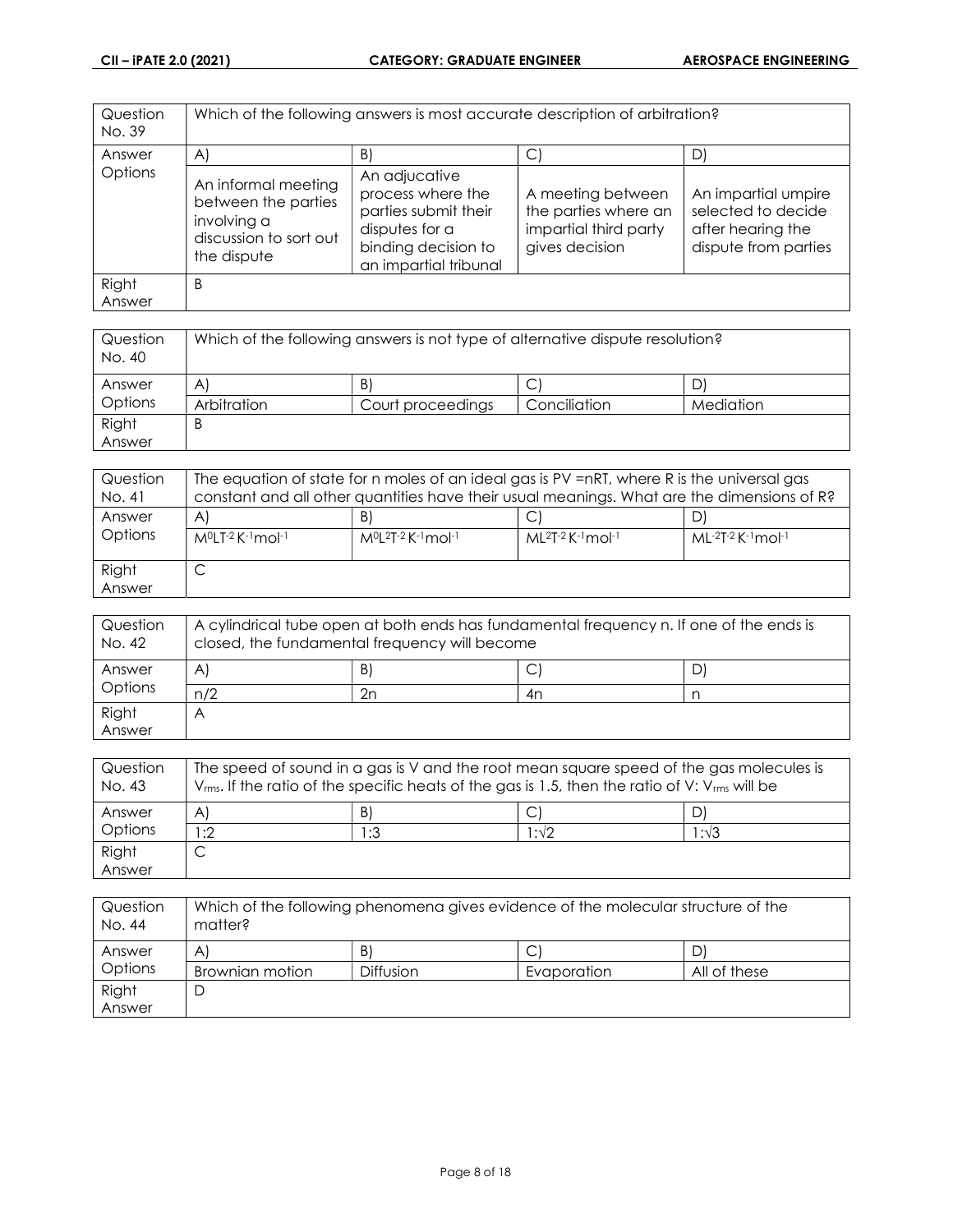| Question | Starting with the same initial conditions, an ideal gas expands from volume $V_1$ to $V_2$ in three |                                                                                                   |                   |                   |
|----------|-----------------------------------------------------------------------------------------------------|---------------------------------------------------------------------------------------------------|-------------------|-------------------|
| No. 45   |                                                                                                     | different ways. The work done by the gas is $W_1$ if the process is purely isobaric, $W_2$ if the |                   |                   |
|          | process is purely isochoric and W <sub>3</sub> if the process is purely adiabatic. Then             |                                                                                                   |                   |                   |
| Answer   | $\mathsf{A}$                                                                                        | B)                                                                                                | C                 | DI                |
| Options  | $W_1 > W_2 > W_3$                                                                                   | $W_2 > W_1 > W_3$                                                                                 | $W_1 > W_3 > W_2$ | $W_3 > W_1 > W_2$ |
| Right    |                                                                                                     |                                                                                                   |                   |                   |
| Answer   |                                                                                                     |                                                                                                   |                   |                   |

| Question<br>No. 46 | A vessel contains a mixture of 1 mole of oxygen and two moles of nitrogen at 300K. The<br>ratio of the rotational kinetic energy per $O_2$ molecule to that per $N_2$ molecule is |      |     |                                                             |  |
|--------------------|-----------------------------------------------------------------------------------------------------------------------------------------------------------------------------------|------|-----|-------------------------------------------------------------|--|
| Answer             | B)<br>$\mathsf{A}^{\mathsf{c}}$                                                                                                                                                   |      |     |                                                             |  |
| Options            | l : 1                                                                                                                                                                             | l :2 | 2:1 | Depends on the<br>moment of inertia of<br>the two molecules |  |
| Right<br>Answer    | $\overline{A}$                                                                                                                                                                    |      |     |                                                             |  |

| Question | In a test experiment on a model aeroplane in a wind tunnel, the flow speeds on the lower                   |    |  |  |  |
|----------|------------------------------------------------------------------------------------------------------------|----|--|--|--|
| No. 47   | and upper surfaces of the wing are v and $\sqrt{2}v$ respectively. If the density of air is $\rho$ and the |    |  |  |  |
|          | surface area of the wing is A, the dynamic life on the wing is given by                                    |    |  |  |  |
| Answer   | $\mathsf{A}^{\mathsf{c}}$                                                                                  | B. |  |  |  |
| Options  | $(p v^2 A)/\sqrt{2}$<br>$(p v^2 A)/2$<br>$20 \text{ V}^2$ A<br>$\sqrt{2}$ o v <sup>2</sup> A               |    |  |  |  |
| Right    | B                                                                                                          |    |  |  |  |
| Answer   |                                                                                                            |    |  |  |  |

| Question |             | A boy whirls a stone in a horizontal circle 2m above the ground by means of a string 1.25m  |            |                     |
|----------|-------------|---------------------------------------------------------------------------------------------|------------|---------------------|
| No. 48   |             | long. The string breaks and the stone flies off horizontally, striking the ground 10m away. |            |                     |
|          |             | What is the magnitude of the centripetal acceleration during circular motion? (Take         |            |                     |
|          | $g=10m/s^2$ |                                                                                             |            |                     |
| Answer   | A'          | B)                                                                                          |            |                     |
| Options  | $400m/s^2$  | $300m/s^2$                                                                                  | $200m/s^2$ | 100m/s <sup>2</sup> |
| Right    |             |                                                                                             |            |                     |
| Answer   |             |                                                                                             |            |                     |

| Question |                                                                             | Radium (with Atomic no. = 87, Mass No. = 221) undergoes radioactive decay with a half-life |    |  |
|----------|-----------------------------------------------------------------------------|--------------------------------------------------------------------------------------------|----|--|
| No. 49   | of 4 days. The probability that a Ra nucleus will disintegrate in 8 days is |                                                                                            |    |  |
| Answer   | A.                                                                          | B)                                                                                         | ◡  |  |
| Options  | /4                                                                          | 3/4                                                                                        | 72 |  |
| Right    | B                                                                           |                                                                                            |    |  |
| Answer   |                                                                             |                                                                                            |    |  |

| Question<br>No. 50 |                                                                                                                       | A tunnel is dug along the diameter of the earth. An object is held in the tunnel at a |   |       |
|--------------------|-----------------------------------------------------------------------------------------------------------------------|---------------------------------------------------------------------------------------|---|-------|
|                    | distance x from the centre of the earth. The magnitude of the gravitational force on the<br>object is proportional to |                                                                                       |   |       |
| Answer             | $\mathsf{A}^{\prime}$                                                                                                 | B)                                                                                    | ◡ | D)    |
| Options            | /x                                                                                                                    | $1/x^2$                                                                               |   | $x^2$ |
| Right              |                                                                                                                       |                                                                                       |   |       |
| Answer             |                                                                                                                       |                                                                                       |   |       |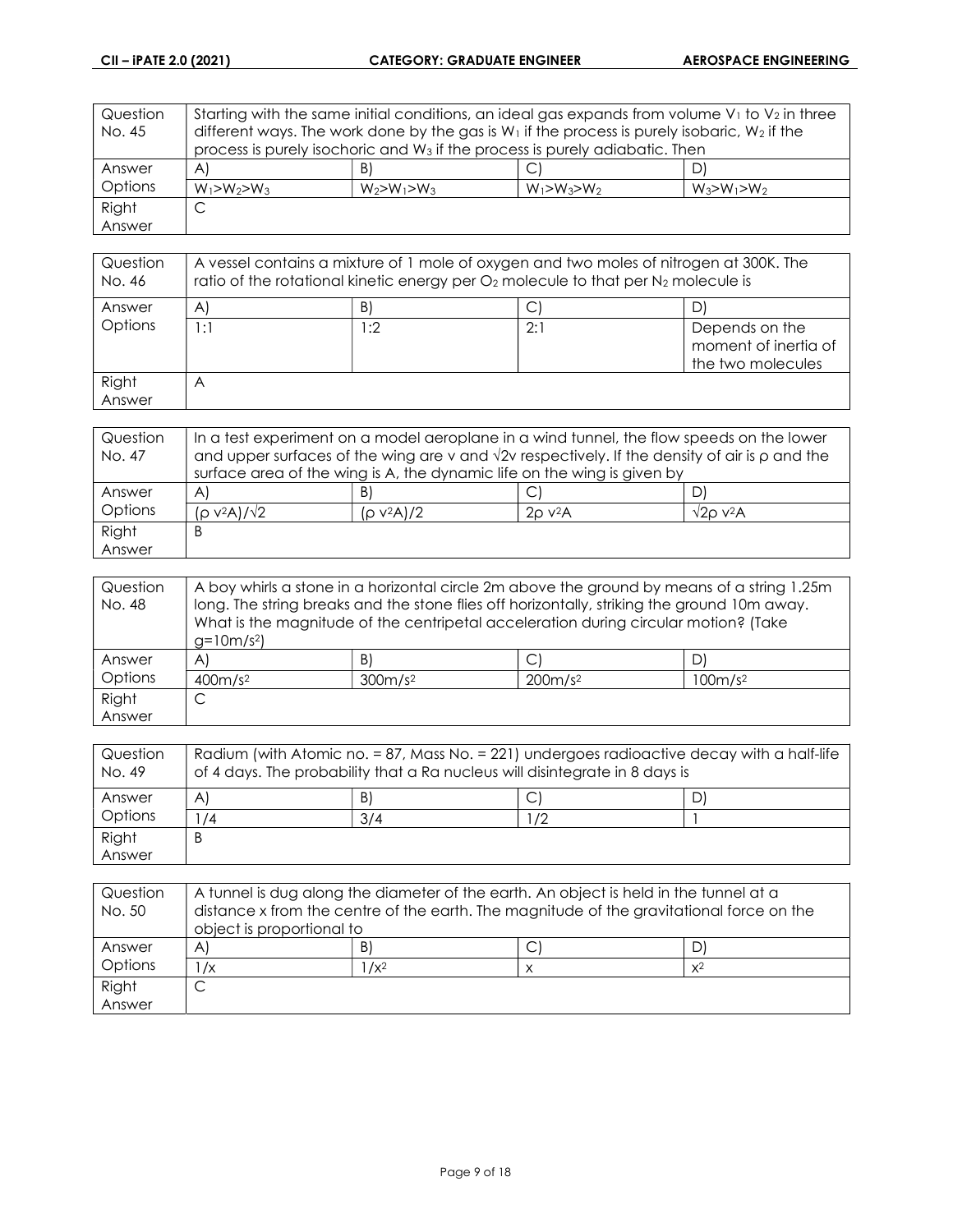| Question<br>No. 51 | be               | In International Standard Atmosphere (ISA), the ambient temperature at 1 km altitude will |               |                  |
|--------------------|------------------|-------------------------------------------------------------------------------------------|---------------|------------------|
| Answer             | A                | B)                                                                                        |               | D                |
| Options            | O <sup>o</sup> C | $8.5^{\circ}$ C                                                                           | $5^{\circ}$ C | $12.5^{\circ}$ C |
| Right              | В                |                                                                                           |               |                  |
| Answer             |                  |                                                                                           |               |                  |

| Question<br>No. 52 |                         | The basic purpose of providing Vertical Tail in a fixed-wing aircraft is |                     |                    |
|--------------------|-------------------------|--------------------------------------------------------------------------|---------------------|--------------------|
| Answer             | A                       | B)                                                                       | ◡                   | D                  |
| Options            | Static Stability in Yaw | Trim in Yaw-axis                                                         | Control in Yaw-axis | Equilibrium in Yaw |
| Right              | $\forall$               |                                                                          |                     |                    |
| Answer             |                         |                                                                          |                     |                    |

| Question<br>No. 53 |                          | Which altitude is used for aircraft performance evaluation and flight dynamic analysis? |                   |                       |
|--------------------|--------------------------|-----------------------------------------------------------------------------------------|-------------------|-----------------------|
| Answer<br>Options  | AI<br>Geometric Altitude | B)<br>Geo-potential<br>Altitude                                                         | Pressure Altitude | D<br>Density Altitude |
| Right<br>Answer    | ◡                        |                                                                                         |                   |                       |

| Question<br>No. 54 | becomes                             | When Indicated Airspeed (IAS) is corrected for Instrument Error and Position Error, it |                     |                             |
|--------------------|-------------------------------------|----------------------------------------------------------------------------------------|---------------------|-----------------------------|
| Answer             | $\mathsf{A}$                        | B)                                                                                     |                     |                             |
| Options            | <b>Calibrated Airspeed</b><br>(CAS) | Equivalent Airspeed<br>(EAS)                                                           | True Airspeed (TAS) | Rectified Airspeed<br>(RAS) |
| Right              | A                                   |                                                                                        |                     |                             |
| Answer             |                                     |                                                                                        |                     |                             |

| Question<br>No. 55 | An Aircraft is flying at an Equivalent Airspeed (EAS) of 400 km/h at an altitude where density<br>$ratio(\sigma)$ is 0.25. What is the True Airspeed (TAS) of the aircraft? |           |           |           |
|--------------------|-----------------------------------------------------------------------------------------------------------------------------------------------------------------------------|-----------|-----------|-----------|
| Answer             | A.                                                                                                                                                                          | -B)       | C         |           |
| Options            | 200 km/hr                                                                                                                                                                   | 400 km/hr | 600 km/hr | 800 km/hr |
| Right              |                                                                                                                                                                             |           |           |           |
| Answer             |                                                                                                                                                                             |           |           |           |

| Question<br>No. 56 | Static port(s) of a Pilot Static tube on an aircraft are clogged/blocked. Which two on-<br>board instruments will not function properly and will display erroneous results? |                                                    |                                   |                                                    |
|--------------------|-----------------------------------------------------------------------------------------------------------------------------------------------------------------------------|----------------------------------------------------|-----------------------------------|----------------------------------------------------|
| Answer             | A)                                                                                                                                                                          | B)                                                 |                                   | D                                                  |
| Options            | Altimeter and<br>Artificial Horizon                                                                                                                                         | Artificial Horizon and<br><b>Heading Indicator</b> | Altimeter & Airspeed<br>Indicator | Turn & Bank Indicator<br>and Airspeed<br>Indicator |
| Right<br>Answer    | C                                                                                                                                                                           |                                                    |                                   |                                                    |

| Question |                                    | An aircraft is flying in a steady level straight flight. Its total drag coefficient (CD) = 0.03; its lift |      |       |
|----------|------------------------------------|-----------------------------------------------------------------------------------------------------------|------|-------|
| No. 57   |                                    | coefficient (CL)=0.5 and lift dependent drag factor(k) = $0.06$ . Calculate the Zero Lift Drag            |      |       |
|          | Coefficient (CDo) of the aircraft. |                                                                                                           |      |       |
| Answer   | $\mathsf{A}$                       | B)                                                                                                        | С    |       |
| Options  | 0.01                               | 0.015                                                                                                     | 0.02 | 0.025 |
| Right    | В                                  |                                                                                                           |      |       |
| Answer   |                                    |                                                                                                           |      |       |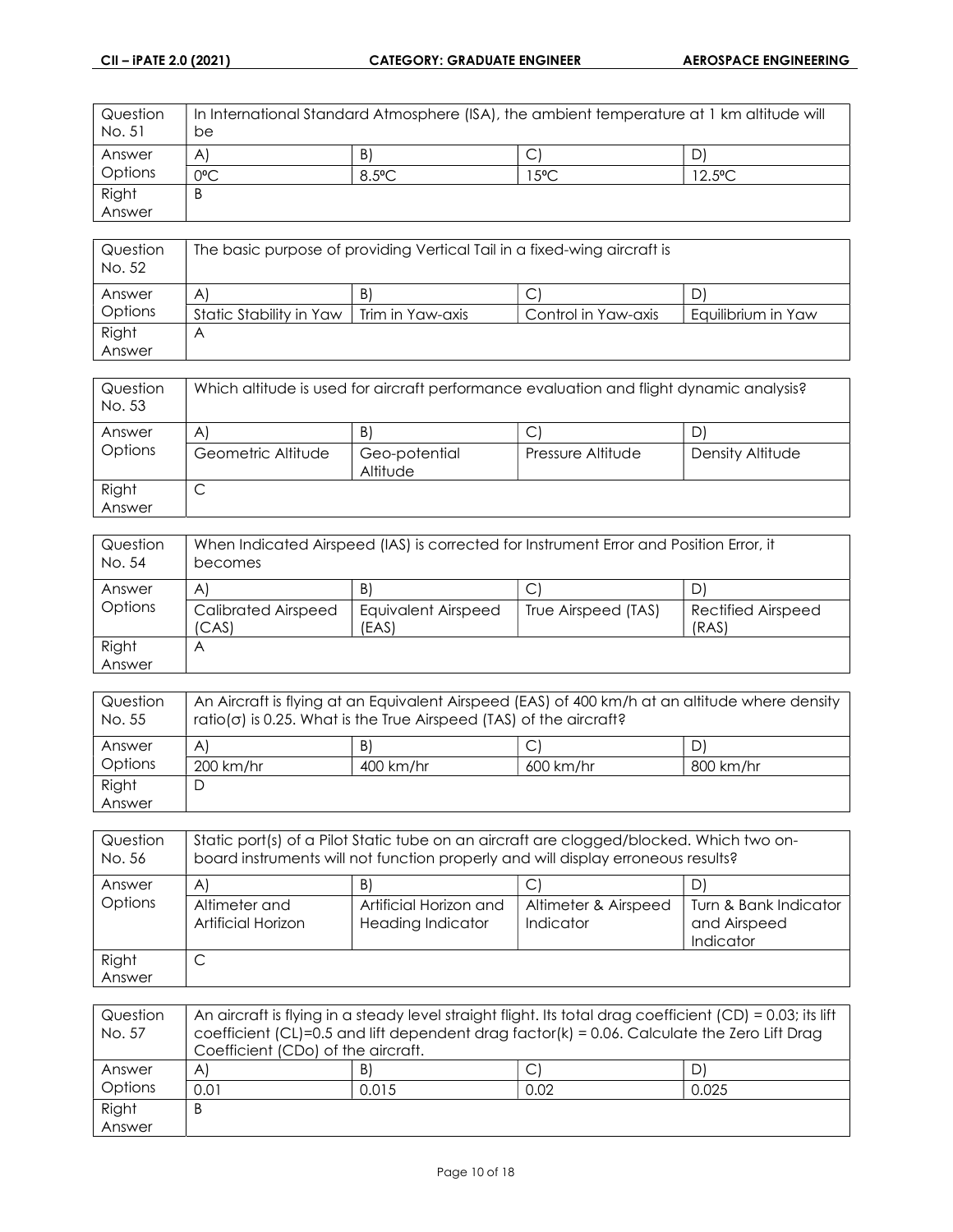| Question<br>No. 58 | lesser than unity? | Which among the flight conditions shown here will have load factor(n) on aircraft slightly |                               |                        |  |
|--------------------|--------------------|--------------------------------------------------------------------------------------------|-------------------------------|------------------------|--|
| Answer             | $\mathsf{A}$       | B.                                                                                         | С                             | D)                     |  |
| Options            | Vertical<br>Climb  | Straight and Level<br><del>.</del>                                                         | Shallow Climb<br>$\mathbb{Z}$ | Vertical<br>Dive<br>▼. |  |
| Right              | C                  |                                                                                            |                               |                        |  |
| Answer             |                    |                                                                                            |                               |                        |  |

| Question        | What is the effect of head-wind on Take-off Ground Roll Distance (Ground Run) of an |                      |                     |                      |
|-----------------|-------------------------------------------------------------------------------------|----------------------|---------------------|----------------------|
| No. 59          | aircraft?                                                                           |                      |                     |                      |
| Answer          | $\mathsf{A}$                                                                        | B.                   |                     |                      |
| Options         | It increases the Take-                                                              | It reduces the Take- | It has no effect on | It doubles the Take- |
|                 | off Ground Roll                                                                     | off Ground Roll      | the Take-off Ground | off Ground roll      |
|                 | <b>Distance</b>                                                                     | distance             | roll distance       | distance             |
| Right<br>Answer | B                                                                                   |                      |                     |                      |

| Question<br>No. 60 |                      |                  | Service ceiling of an aircraft is defined as the altitude where its maximum rate of climb is |                             |
|--------------------|----------------------|------------------|----------------------------------------------------------------------------------------------|-----------------------------|
| Answer             | A                    | $\vert B \vert$  |                                                                                              |                             |
| Options            | 500 ft/min (2.5 m/s) | 0 ft/min (0 m/s) | 100 ft/min $(0.5 \text{ m/s})$                                                               | 200 ft/min<br>m/s<br>$\Box$ |
| Right              | ◡                    |                  |                                                                                              |                             |
| Answer             |                      |                  |                                                                                              |                             |

| Question<br>No. 61 | What among the followings is NOT TRUE about a satellite in Earth's Geo-stationary orbit? |                                           |                                               |                         |
|--------------------|------------------------------------------------------------------------------------------|-------------------------------------------|-----------------------------------------------|-------------------------|
| Answer<br>Options  | A<br>It is at an altitude of                                                             | BI                                        |                                               | It has a circular orbit |
|                    | 36 km approx.                                                                            | It has a time period<br>of about 24 hours | It is stationary at a<br>fixed point in space |                         |
| Right              | ◡                                                                                        | approx.                                   |                                               |                         |
| Answer             |                                                                                          |                                           |                                               |                         |

| Question<br>No. 62 | For a satellite revolving in an orbit, the two forces which must equal/balance each other<br>are |                   |                  |                      |
|--------------------|--------------------------------------------------------------------------------------------------|-------------------|------------------|----------------------|
| Answer             | A                                                                                                | B                 |                  |                      |
| Options            | Gravitation and                                                                                  | Gravitation and   | Gravitation and  | Gravitation and Lift |
|                    | Thrust                                                                                           | Centrifugal Force | Aerodynamic Drag | Force                |
| Right              | B                                                                                                |                   |                  |                      |
| Answer             |                                                                                                  |                   |                  |                      |

| Question | Orbital velocity(v) of a satellite about Earth is given by   |                                                                             |                        |      |
|----------|--------------------------------------------------------------|-----------------------------------------------------------------------------|------------------------|------|
| No. 63   | (where G= Universal Gravitation Constant, M = Mass of Earth, |                                                                             |                        |      |
|          |                                                              | $m =$ Mass of satellite, $r =$ Distance between satellite & Earth's centre) |                        |      |
| Answer   | $\mathsf{A}$                                                 | B)                                                                          | C                      | D)   |
| Options  | $\sqrt{\text{(GM/r)}}$                                       | GMm/r                                                                       | $\sqrt{\text{GMm/r}}}$ | GM/r |
| Right    | Α                                                            |                                                                             |                        |      |
| Answer   |                                                              |                                                                             |                        |      |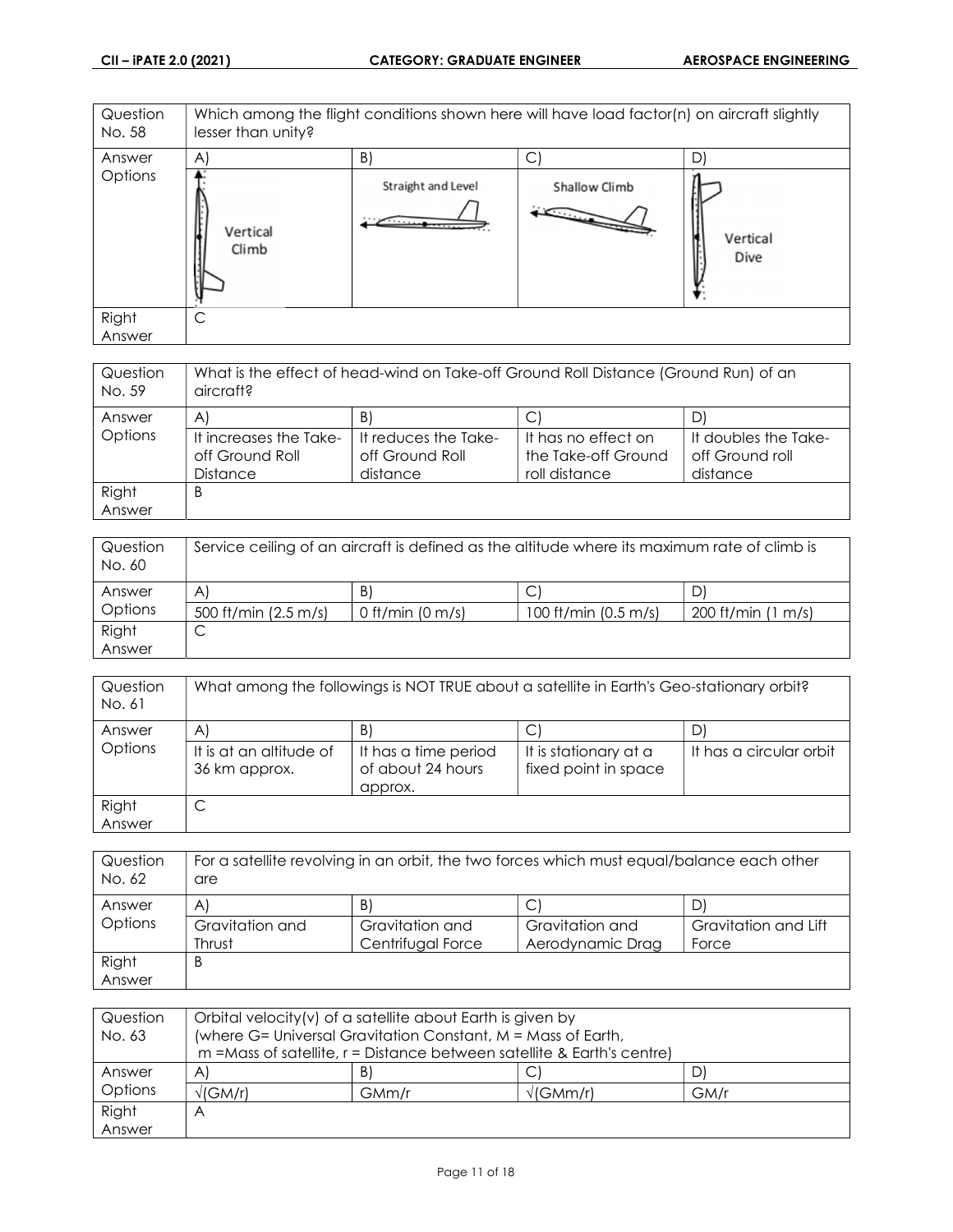| Question<br>No. 64 | Which of the followings can be termed as a 'Centre Force'? |                          |                     |                   |
|--------------------|------------------------------------------------------------|--------------------------|---------------------|-------------------|
| Answer             | A'                                                         | B)                       | ◡                   |                   |
| Options            | <b>Frictional Force</b>                                    | Electromagnetic<br>force | Gravitational force | Aerodynamic Force |
| Right              | ◡                                                          |                          |                     |                   |
| Answer             |                                                            |                          |                     |                   |

| Question | Match the following planetary orbits to their eccentricity(e): |                    |                    |                    |
|----------|----------------------------------------------------------------|--------------------|--------------------|--------------------|
| No. 65   | a) Circular orbit<br>$e = 1$                                   |                    |                    |                    |
|          | b) Elliptical orbit<br>$e = 0$<br><sup>2)</sup>                |                    |                    |                    |
|          | c) Parabolic orbit<br>3)<br>e > 1                              |                    |                    |                    |
|          | d) Hyperbolic orbit<br>4)<br>e<1                               |                    |                    |                    |
| Answer   | $\forall$                                                      | B)                 | С                  | D                  |
| Options  | $1-C. 2-A. 3-D. 4-B$                                           | 1-A, 2-C, 3-B, 4-D | 1-C, 2-B, 3-A, 4-D | 1-B, 2-A, 3-D, 4-C |
| Right    | $\forall$                                                      |                    |                    |                    |
| Answer   |                                                                |                    |                    |                    |

| Question<br>No. 66 | A satellite is revolving around Earth in an elliptical<br>orbit as depicted in the figure here. At what<br>location on the orbit the satellite will have least<br>angular velocity? |           | Perigee<br>Eart | Satellite<br>oge<br>$-\mathbf{e}$<br><b>Major Axis</b><br>Min<br>$\sigma$ |
|--------------------|-------------------------------------------------------------------------------------------------------------------------------------------------------------------------------------|-----------|-----------------|---------------------------------------------------------------------------|
| Answer             | $\forall$                                                                                                                                                                           | B)        |                 | D)                                                                        |
| Options            | At both endpoints of<br>Minor axis                                                                                                                                                  | At apogee | At perigee      | Same velocity at all<br>points                                            |
| Right              | B                                                                                                                                                                                   |           |                 |                                                                           |
| Answer             |                                                                                                                                                                                     |           |                 |                                                                           |

| Question<br>No. 67 | Reynolds' no. (Re) is the ratio of |                                    |                                    |                       |
|--------------------|------------------------------------|------------------------------------|------------------------------------|-----------------------|
| Answer             | $\mathsf{A}$                       | B                                  | ◡                                  | D)                    |
| Options            | Inertia force/Viscous<br>force     | Gravitation<br>force/Inertia force | Gravitation<br>force/Viscous force | Lift force/Drag force |
| Right              | $\forall$                          |                                    |                                    |                       |
| Answer             |                                    |                                    |                                    |                       |

| Question<br>No. 68 |                  | Which two potential flows are required to be superimposed to obtain a Doublet flow? |                     |                      |
|--------------------|------------------|-------------------------------------------------------------------------------------|---------------------|----------------------|
| Answer             | $\mathsf{A}$     | B                                                                                   |                     | D)                   |
| Options            | Uniform flow $+$ | Uniform flow + Sink                                                                 | Sink flow $+$ Free- | Source flow $+$ Sink |
|                    | Source flow      | flow                                                                                | vortex flow         | flow                 |
| Right              |                  |                                                                                     |                     |                      |
| Answer             |                  |                                                                                     |                     |                      |

| Question<br>No. 69 | dimensional flow?       |           |           | Which of the following expressions represents the Potential Function( $\varphi$ ) of an ideal two- |
|--------------------|-------------------------|-----------|-----------|----------------------------------------------------------------------------------------------------|
| Answer             | $\mathsf{A}$            | B)        | ◡         |                                                                                                    |
| Options            | $X + Y$                 | $X^2 + Y$ | $X + Y^2$ | $X^2 + Y^2$                                                                                        |
| Right              | $\overline{\mathsf{A}}$ |           |           |                                                                                                    |
| Answer             |                         |           |           |                                                                                                    |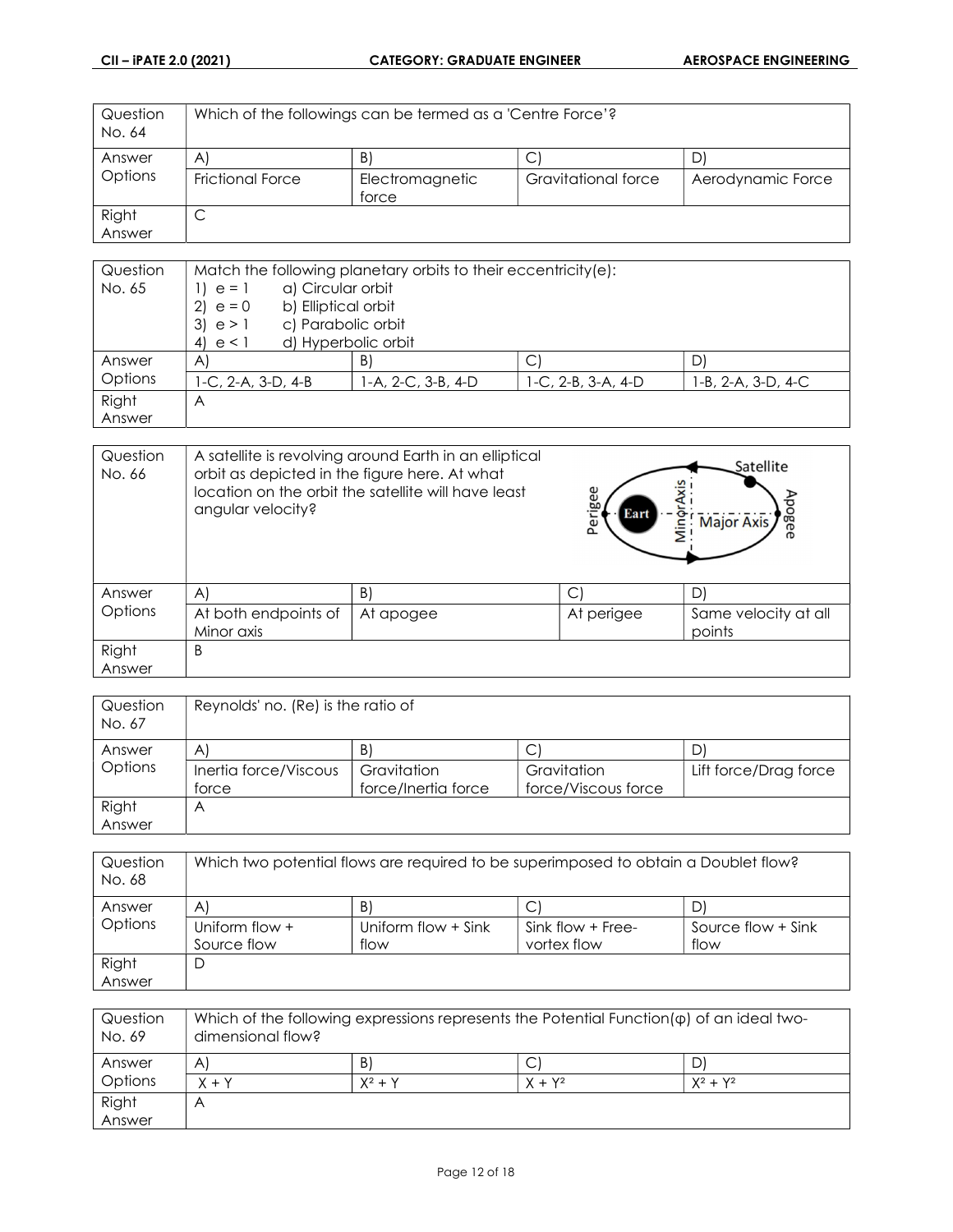| Question<br>No. 70 |                       | Stream function(y) of an ideal two-dimensional flow is given by $X^2+Y^2$ . What will be the<br>velocity of flow at a position $x = 0.5$ and $y=0.5$ ? Round-off the answer to one decimal |     |  |
|--------------------|-----------------------|--------------------------------------------------------------------------------------------------------------------------------------------------------------------------------------------|-----|--|
|                    | place.                |                                                                                                                                                                                            |     |  |
| Answer             | $\mathsf{A}^{\prime}$ | B)                                                                                                                                                                                         | ◡   |  |
| Options            | 1.5                   | . .                                                                                                                                                                                        | ن ا |  |
| Right              |                       |                                                                                                                                                                                            |     |  |
| Answer             |                       |                                                                                                                                                                                            |     |  |

| Question<br>No. 71 |                               | velocity at the outlet section? Assume viscous effects are negligible. |          | Water is flowing through a horizontal convergent pipe. Inlet and outlet diameter of the<br>pipe is 1 m & 0.5 m respectively. If the velocity at inlet section is 10 m/s, what will be the |
|--------------------|-------------------------------|------------------------------------------------------------------------|----------|-------------------------------------------------------------------------------------------------------------------------------------------------------------------------------------------|
|                    | $V1=10 \text{ m/s}$ : 는<br>•ਨ | $: V2 = ?$                                                             |          |                                                                                                                                                                                           |
| Answer             | A)                            | B)                                                                     |          |                                                                                                                                                                                           |
| Options            | 5 m/sec                       | 10 m/sec                                                               | 20 m/sec | 40 m/sec                                                                                                                                                                                  |
| Right              | D                             |                                                                        |          |                                                                                                                                                                                           |
| Answer             |                               |                                                                        |          |                                                                                                                                                                                           |

| Question | An aircraft is flying at an altitude where ambient pressure (pa) is 100 kPa and ambient                 |                     |            |                     |
|----------|---------------------------------------------------------------------------------------------------------|---------------------|------------|---------------------|
| No. 72   | density is 1 kg/m <sup>3</sup> . The total pressure (Po) measured by an on-board instrument is 105 kPa. |                     |            |                     |
|          | What is the true velocity of the aircraft? Assume the flow to be incompressible.                        |                     |            |                     |
| Answer   | A                                                                                                       | $\vert B \vert$     |            | יט                  |
| Options  | 90 m/sec                                                                                                | $100 \text{ m/sec}$ | l 10 m/sec | $120 \text{ m/sec}$ |
| Right    | B                                                                                                       |                     |            |                     |
| Answer   |                                                                                                         |                     |            |                     |

| Question<br>No. 73 |              | Which of the following is NOT a geometric parameter of an airfoil |        |       |
|--------------------|--------------|-------------------------------------------------------------------|--------|-------|
| Answer             | $\mathsf{A}$ | B)                                                                | U      | D'    |
| Options            | Aspect ratio | Thickness to Chord<br>ratio                                       | Camber | Chord |
| Right              | $\forall$    |                                                                   |        |       |
| Answer             |              |                                                                   |        |       |

| Question<br>No. 74 |            |           | What is the maximum camber and maximum thickness of NACA2412 airfoil |           |  |
|--------------------|------------|-----------|----------------------------------------------------------------------|-----------|--|
| Answer             | A          | B.        | С                                                                    |           |  |
| Options            | 12% and 2% | 2% and 4% | 2% and 12%                                                           | 4% and 2% |  |
| Right              | ◡          |           |                                                                      |           |  |
| Answer             |            |           |                                                                      |           |  |

| Question<br>No. 75 |   | Induced drag co-efficient (CDi) for a wing of infinite Aspect Ratio will be |      |  |
|--------------------|---|-----------------------------------------------------------------------------|------|--|
| Answer             | A | B                                                                           |      |  |
| Options            |   | UJ                                                                          | 0.25 |  |
| Right              | D |                                                                             |      |  |
| Answer             |   |                                                                             |      |  |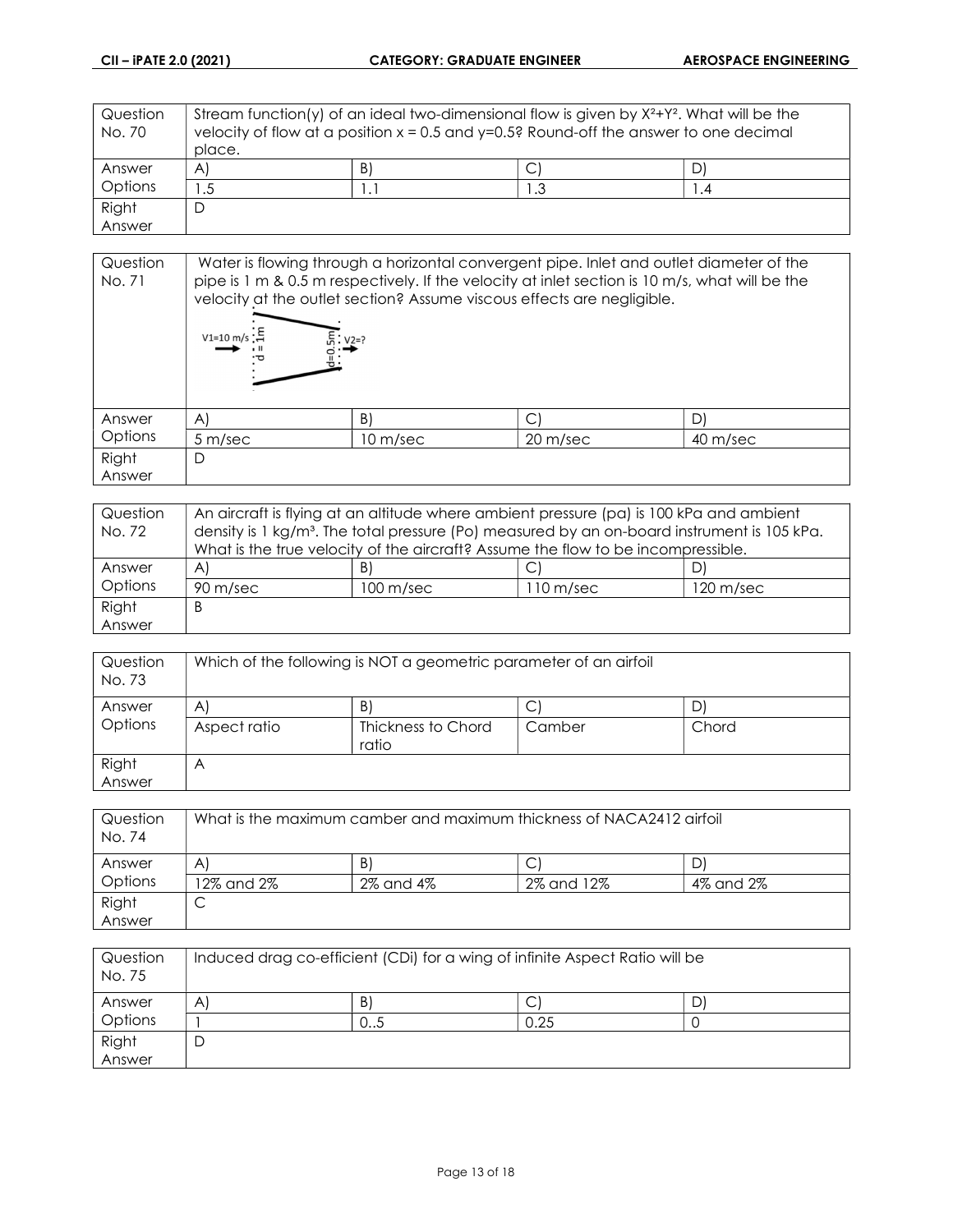| Question<br>No. 76 |                | Lift is generated by turning the airflow by air-foil thereby causing change in |          |          |
|--------------------|----------------|--------------------------------------------------------------------------------|----------|----------|
| Answer             | A              | B'                                                                             |          |          |
| Options            | Kinetic energy | Potential energy                                                               | Momentum | Velocitv |
| Right              | ◡              |                                                                                |          |          |
| Answer             |                |                                                                                |          |          |

| Question | Match the followings:                  |                    |                            |                    |
|----------|----------------------------------------|--------------------|----------------------------|--------------------|
| No. 77   | 1) Normal Stress/Normal Strain         |                    | A) Modulus of Rigidity (G) |                    |
|          | 2) Shear Stress/Shear Strain           |                    | B) Bulk Modulus(K)         |                    |
|          | 3) Volumetric Stress/Volumetric Strain |                    | C) Poisson Ratio( $y$ )    |                    |
|          | 4) Lateral Strain/Longitudinal Strain  |                    | D) Young's Modulus(E)      |                    |
| Answer   | $\mathsf{A}$                           | B                  |                            | D                  |
| Options  | I-D, 2-A, 3-B, 4-C                     | 1-A, 2-D, 3-B, 4-C | 1-D, 3-A, 2-C, 4-B         | 1-A, 2-D, 3-C, 4-B |
| Right    | A                                      |                    |                            |                    |
| Answer   |                                        |                    |                            |                    |

| Question<br>No. 78 |              | What will be the Poisson's Ratio(g) of a metal whose Young's Modulus of Elasticity(E) = Bulk<br>Modulus(K). Assume the strains to be small. Round-off answer to two decimal places. |      |     |
|--------------------|--------------|-------------------------------------------------------------------------------------------------------------------------------------------------------------------------------------|------|-----|
| Answer             | $\mathsf{A}$ | B)                                                                                                                                                                                  | J.   | D   |
| Options            | 0.25         | 0.28                                                                                                                                                                                | 0.34 | 0.4 |
| Right              |              |                                                                                                                                                                                     |      |     |
| Answer             |              |                                                                                                                                                                                     |      |     |

| Question |      | A wire is subjected to axial tension due to which length of the wire gets elongated by 8mm. |      |       |
|----------|------|---------------------------------------------------------------------------------------------|------|-------|
| No. 79   |      | If the length and diameter of the wire were doubled, what would be the elongation in        |      |       |
|          |      | length of the wire under the same axial load?                                               |      |       |
| Answer   | A    | -B)                                                                                         | C    |       |
| Options  | 2 mm | 4 mm                                                                                        | 8 mm | 16 mm |
| Right    | B    |                                                                                             |      |       |
| Answer   |      |                                                                                             |      |       |

| Question<br>No. 80 | developed in the element? |                                                | A planar structural element is subjected to two mutually perpendicular tensile stresses of<br>100 MPa in x-direction and 50 MPa in y-direction. What will be the Maximum Shear Stress |        |
|--------------------|---------------------------|------------------------------------------------|---------------------------------------------------------------------------------------------------------------------------------------------------------------------------------------|--------|
| Answer             | $\mathsf{A}$              | B)                                             | C                                                                                                                                                                                     |        |
| Options            | 150 MPa                   | 100 MPa                                        | 75 MPa                                                                                                                                                                                | 50 MPa |
| Right              | D                         |                                                |                                                                                                                                                                                       |        |
| Answer             |                           |                                                |                                                                                                                                                                                       |        |
| <b>NOTE</b>        |                           | given to all candidates, who attempted or not. | Question was displayed incorrectly at candidates' terminal. Hence '1' mark has been                                                                                                   |        |

| Question<br>No. 81       | is NOT true                                                                                                                                                        | For a given 2-D planar state of stress, which of the following statements about Mohr's Circle                                                                                    |                                                                                      |                                                                                |
|--------------------------|--------------------------------------------------------------------------------------------------------------------------------------------------------------------|----------------------------------------------------------------------------------------------------------------------------------------------------------------------------------|--------------------------------------------------------------------------------------|--------------------------------------------------------------------------------|
| Answer<br><b>Options</b> | $\forall$<br>Two intersection<br>points of Mohr's<br>circle with the X-axis<br>(Normal stress axis)<br>represent the<br>Maximum &<br>Minimum Principal<br>stresses | B)<br>All points on<br>circumference of<br>Mohr's circle represent<br>different oblique planes<br>and the corresponding<br>values of Normal &<br>Shear stress on those<br>planes | C<br>The centre of the<br>Mohr's circle lies<br>on the Y-axis<br>(Shear Stress axis) | D)<br>The Maximum Shear<br>stress equals the<br>radius of the Mohr's<br>circle |
| Right<br>Answer          | C                                                                                                                                                                  |                                                                                                                                                                                  |                                                                                      |                                                                                |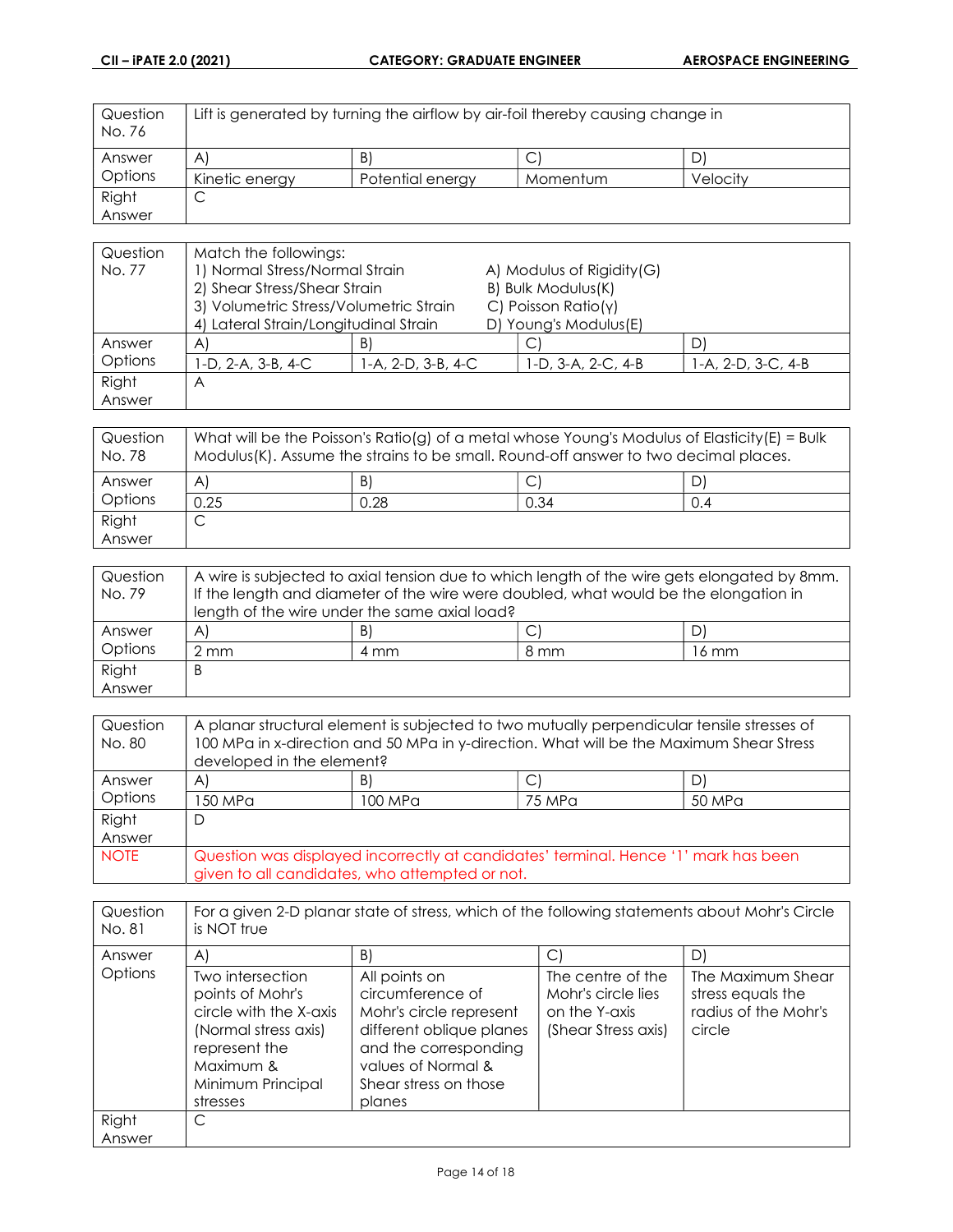| Question | A circular shaft of ductile material is subjected to bending and torsion. The principle      |  |     |  |
|----------|----------------------------------------------------------------------------------------------|--|-----|--|
| No. 82   | stressess induced are 100 MPa and 50 MPa. Elastic limit of the shaft is 150 MPa. What is the |  |     |  |
|          | design factor of safety as per TRESCA's Maximum Shear Stress Theory (MSST)?                  |  |     |  |
| Answer   |                                                                                              |  |     |  |
| Options  | C.                                                                                           |  | 2.5 |  |
| Right    | ┕                                                                                            |  |     |  |
| Answer   |                                                                                              |  |     |  |

| Question<br>No. 83 | Von-Mises's 'Maximum Distorsion Energy' failure theory is basically based on the criterion of |                         |                            |                      |
|--------------------|-----------------------------------------------------------------------------------------------|-------------------------|----------------------------|----------------------|
| Answer<br>Options  | $\mathsf{A}$<br>Max Shear Stress                                                              | B.<br>Max Strain Energy | Max Shear Strain<br>Energy | Max Principle Stress |
| Right<br>Answer    | ◡                                                                                             |                         |                            |                      |

| Question<br>No. 84 |                        | Which of the beams shown here is a Statically Indeterminate structure? |                                             |                      |
|--------------------|------------------------|------------------------------------------------------------------------|---------------------------------------------|----------------------|
| Answer             | $\mathsf{A}$           | B)                                                                     | С                                           | D'                   |
| Options            | <b>Cantilever Beam</b> | <b>Fixed Beam</b>                                                      | <b>Simply Supported Beam</b><br><u>, po</u> | <b>Overhang Beam</b> |
| Right<br>Answer    | B                      |                                                                        |                                             |                      |

| Question<br>No. 85 | Round off answer to nearest integer. | can withstand without buckling assuming a factor of safety of 3? | A cylindrical solid column is 10-metre-high and 200 mm diameter. The<br>Young's Modulus of Elasticity(E) for the column material is 100 GPa. As<br>shown in the figure, the column is Fixed at the ground end and is Free<br>at the top end. What will be the Critical load (Pcr) which the column | Pcr<br>10 m |
|--------------------|--------------------------------------|------------------------------------------------------------------|----------------------------------------------------------------------------------------------------------------------------------------------------------------------------------------------------------------------------------------------------------------------------------------------------|-------------|
| Answer             | A)                                   | B)                                                               | C                                                                                                                                                                                                                                                                                                  | D)          |
| Options            | 50 kN                                | 55 kN                                                            | 60 kN                                                                                                                                                                                                                                                                                              | 65 kN       |
| Right<br>Answer    | D                                    |                                                                  |                                                                                                                                                                                                                                                                                                    |             |

| Question<br>No. 86 | What is the work done in the process? | An ideal gas having initial volume $(V1)$ of 0.1 m <sup>3</sup> is expanded to<br>double its volume $(V_2=2V_1)$ under constant pressure of 150 kPa. |       | <b>Isobaric Expansion</b><br>150 kPa<br>۷1<br>$\mathcal{U}$ |
|--------------------|---------------------------------------|------------------------------------------------------------------------------------------------------------------------------------------------------|-------|-------------------------------------------------------------|
| Answer             | $\mathsf{A}$                          | B                                                                                                                                                    |       | D)                                                          |
| Options            | 15 k.J                                | .5 kJ                                                                                                                                                | 50 kJ | 30 kJ                                                       |
| Right<br>Answer    | A                                     |                                                                                                                                                      |       |                                                             |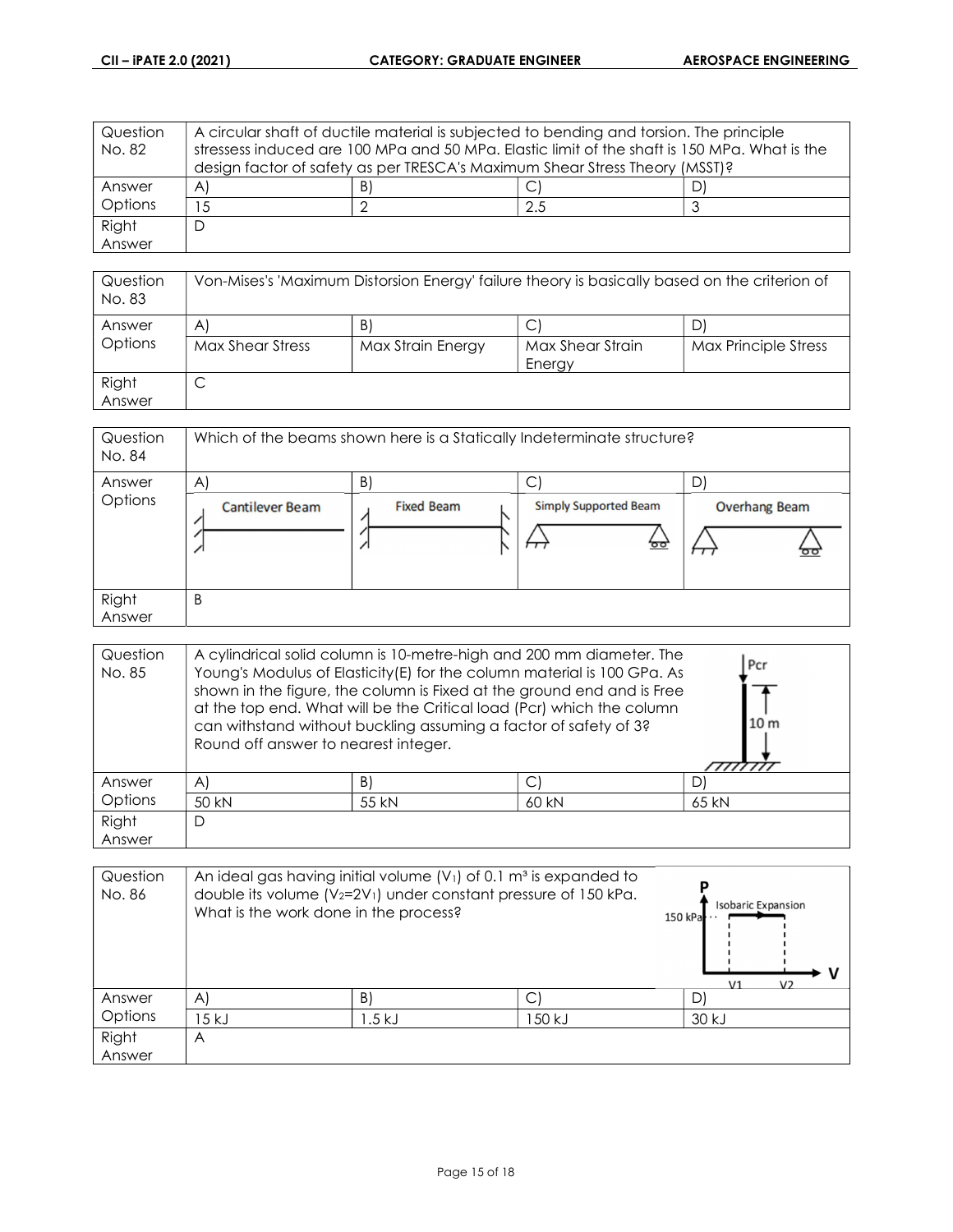| Question<br>No. 87 |                                                                                                     | Which of the statements is FALSE in respect of modes of heat transfer?       |                                                        |                                                       |
|--------------------|-----------------------------------------------------------------------------------------------------|------------------------------------------------------------------------------|--------------------------------------------------------|-------------------------------------------------------|
| Answer             | A                                                                                                   | B)                                                                           |                                                        | D1                                                    |
| Options            | Heat transfer by<br>convection happens<br>by actual<br>movement of<br>particles of the<br>substance | Heat transfer by<br>radiation happens<br>through<br>electromagnetic<br>waves | Heat transfer by<br>convection can<br>happen in solids | Heat transfer by<br>radiation can<br>happen in vacuum |
| Right              | С                                                                                                   |                                                                              |                                                        |                                                       |
| Answer             |                                                                                                     |                                                                              |                                                        |                                                       |

| Question |    | A solid metallic ball of 1 kg mass is at a room temperature of 20°C. What will be the heat |        |       |
|----------|----|--------------------------------------------------------------------------------------------|--------|-------|
| No. 88   |    | energy needed to be supplied to the ball to raise its temperature to 50°C? The specific    |        |       |
|          |    | heat capacity of the metal material is 100 J/kg/°C.                                        |        |       |
| Answer   | A  | B)                                                                                         |        |       |
| Options  | k. | 3 kJ                                                                                       | $2$ kJ | 4 k.J |
| Right    | B  |                                                                                            |        |       |
| Answer   |    |                                                                                            |        |       |

| Question<br>No. 89 | combustion?         | Which of the following statements is FALSE in respect of thermo-chemical process of |                    |                                                                                    |
|--------------------|---------------------|-------------------------------------------------------------------------------------|--------------------|------------------------------------------------------------------------------------|
| Answer             | $\mathsf{A}$        | B.                                                                                  |                    |                                                                                    |
| Options            | Energy is conserved | Number of atoms of<br>the elements of<br>mixture(fuel+air) are<br>conserved         | Mass is conserved. | Number of<br>molecules of<br>elements of the<br>mixture(fuel+air) are<br>conserved |
| Right<br>Answer    | D                   |                                                                                     |                    |                                                                                    |

| Question<br>No. 90 |           | Which type of engine is used to power modern passenger airliners e.g. Airbus-300/320/380,<br>Boeing-737/747/777 etc. which cruise at high subsonic speeds (Mach 0.8 to 0.95) |          |        |
|--------------------|-----------|------------------------------------------------------------------------------------------------------------------------------------------------------------------------------|----------|--------|
| Answer             | A.        | -B)                                                                                                                                                                          | ◡        |        |
| Options            | furboprop | Turbofan.                                                                                                                                                                    | Turboiet | Ramiet |
| Right              | B         |                                                                                                                                                                              |          |        |
| Answer             |           |                                                                                                                                                                              |          |        |

| Question<br>No. 91 |       | Propulsive Efficiency ( $n_p$ ) of a turbojet engine is 60% and its Thermal Efficiency ( $n_{th}$ ) is 40%.<br>The Overall Efficiency $(n_0)$ of this engine will be |     |     |
|--------------------|-------|----------------------------------------------------------------------------------------------------------------------------------------------------------------------|-----|-----|
| Answer             | A     | B                                                                                                                                                                    | C   |     |
| Options            | $2\%$ | 20%                                                                                                                                                                  | 24% | 50% |
| Right              | ◡     |                                                                                                                                                                      |     |     |
| Answer             |       |                                                                                                                                                                      |     |     |

| Question<br>No. 92 | which the aircraft is flying? |         | A jet-engined aircraft is flying with its engine producing 10 kN of thrust under the ideal | condition of fully expanded jet flow. The inlet mass flow rate(m) is 100 kg/s and the exhaust<br>velocity (Ve) is 300 m/s. Assuming fuel-air ratio to be negligibly small, what is the speed at |
|--------------------|-------------------------------|---------|--------------------------------------------------------------------------------------------|-------------------------------------------------------------------------------------------------------------------------------------------------------------------------------------------------|
| Answer             | $\mathsf{A}$                  | B)      |                                                                                            |                                                                                                                                                                                                 |
| Options            | $125 \text{ m/s}$             | 150 m/s | $175 \text{ m/s}$                                                                          | $200 \text{ m/s}$                                                                                                                                                                               |
| Right              | D                             |         |                                                                                            |                                                                                                                                                                                                 |
| Answer             |                               |         |                                                                                            |                                                                                                                                                                                                 |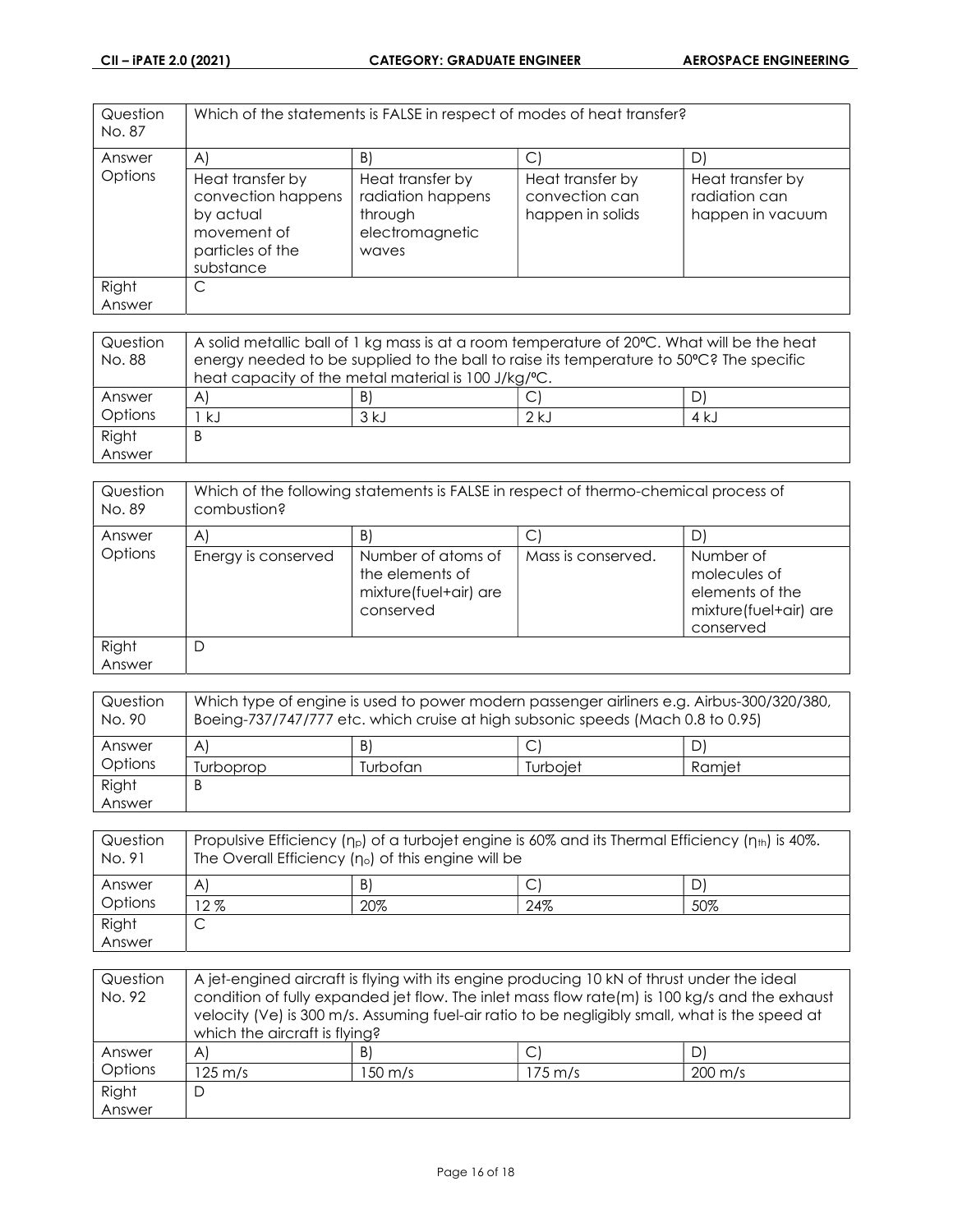| Question<br>No. 93 | Which of the following statements is FALSE about afterburner as a thrust-enhancing device<br>for jet engines. |                                                      |                                                |                                              |
|--------------------|---------------------------------------------------------------------------------------------------------------|------------------------------------------------------|------------------------------------------------|----------------------------------------------|
| Answer             | $\mathsf{A}^{\mathsf{r}}$                                                                                     | B                                                    | С                                              |                                              |
| Options            | It is used to Increase<br>thrust for short<br>periods of time                                                 | It is used on<br>Turboprop and<br>Turboshaft engines | It works by increasing<br>jet exhaust velocity | It requires variable-<br>area exhaust nozzle |
| Right              | В                                                                                                             |                                                      |                                                |                                              |
| Answer             |                                                                                                               |                                                      |                                                |                                              |

| Question<br>No. 94 | $pe = 90$ kPa<br>Po = 150 kPa                                                           |                                                                              | Consider one-dimensional isentropic flow of air through a<br>simple convergent nozzle of a jet engine exhaust. The total<br>pressure (P <sub>o</sub> ) at nozzle inlet is 150 kPa and the exit static<br>pressure(pe) is 90 kPa. Which of the following statements<br>correctly describes the state of this nozzle flow? |                                                                                                   |  |
|--------------------|-----------------------------------------------------------------------------------------|------------------------------------------------------------------------------|--------------------------------------------------------------------------------------------------------------------------------------------------------------------------------------------------------------------------------------------------------------------------------------------------------------------------|---------------------------------------------------------------------------------------------------|--|
| Answer             | A                                                                                       | B)                                                                           |                                                                                                                                                                                                                                                                                                                          | D)                                                                                                |  |
| Options            | Flow is fully<br>expanded, nozzle is<br>chocked and Mach<br>number at exit is<br>unity. | Flow is under<br>expanded and<br>Mach number at exit<br>is lesser than unity | Flow is over<br>expanded and<br>Mach number at exit<br>is greater than unity                                                                                                                                                                                                                                             | Flow has not<br>expanded at all and<br>the Mach number at<br>exit equals Mach<br>number at entry. |  |
| Right              | B                                                                                       |                                                                              |                                                                                                                                                                                                                                                                                                                          |                                                                                                   |  |
| Answer             |                                                                                         |                                                                              |                                                                                                                                                                                                                                                                                                                          |                                                                                                   |  |

| Question<br>No. 95 | A single stage axial compressor comprises of one rotor and one stator. Assuming a typical<br>Degree of Reaction (Rx)= 0.5 for the compressor, identify the INCORRECT statement about |                  |                   |                   |
|--------------------|--------------------------------------------------------------------------------------------------------------------------------------------------------------------------------------|------------------|-------------------|-------------------|
|                    | the change in air properties across rotor and stator.                                                                                                                                |                  |                   |                   |
| Answer             | A                                                                                                                                                                                    |                  |                   |                   |
| Options            | Static pressure                                                                                                                                                                      | Static pressure  | Absolute velocity | Absolute velocity |
|                    | increases across                                                                                                                                                                     | increases across | increases across  | increases across  |
|                    | rotor                                                                                                                                                                                | stator           | rotor             | stator            |
| Right              | D                                                                                                                                                                                    |                  |                   |                   |
| Answer             |                                                                                                                                                                                      |                  |                   |                   |

| Question<br>No. 96 |                 | A subsonic pitot type air Intake has free stream air<br>Stagnation Pressure (Poa), Stagnation Temperature (Toa)<br>and Static Temperature (Ta) as 140 kPa, 318°K and 288°K<br>respectively. At diffuser exit, the total Pressure (P <sub>o2</sub> ) and<br>total Temperature (To2) are 126 kPa and 315 °K<br>respectively. What is the Isentropic Efficiency(hd) and<br>Pressure Recovery (pd) of the intake diffuser. | $Poa$ .<br>Toa<br>Ta :<br>Stn#1<br>Stn #a<br>Free Stream Entry | Po <sub>2</sub><br>∙To2<br>Stn#2<br>Exit |  |
|--------------------|-----------------|------------------------------------------------------------------------------------------------------------------------------------------------------------------------------------------------------------------------------------------------------------------------------------------------------------------------------------------------------------------------------------------------------------------------|----------------------------------------------------------------|------------------------------------------|--|
| Answer             | $\mathsf{A}$    | B)                                                                                                                                                                                                                                                                                                                                                                                                                     | С                                                              | D)                                       |  |
| Options            | $0.8$ and $0.9$ | $0.9$ and $0.8$                                                                                                                                                                                                                                                                                                                                                                                                        | $0.9$ and $0.9$                                                | $0.8$ and $0.8$                          |  |
| Right<br>Answer    |                 |                                                                                                                                                                                                                                                                                                                                                                                                                        |                                                                |                                          |  |